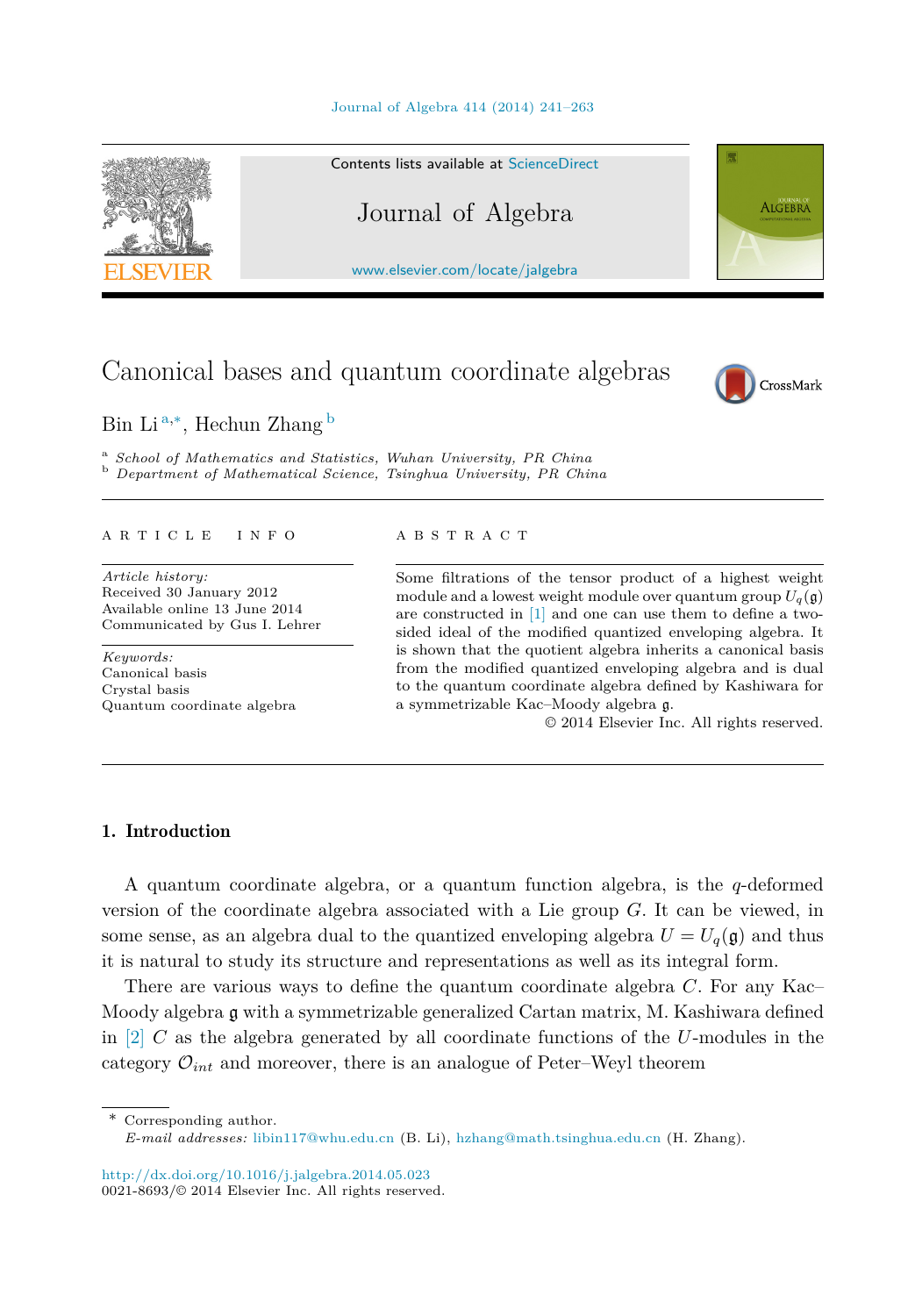$$
C \cong \bigoplus_{\lambda \in P^+} V(\lambda) \otimes V(\lambda)^\circ
$$

where  $V(\lambda)$  is the irreducible integrable highest weight *U*-module with highest weight  $\lambda$ and  $V(\lambda)^\circ$  is its graded dual. In particular, for g of finite type, Lusztig [\[3\]](#page-22-0) gave another equivalent definition of the quantum coordinate algebra. In [\[3\],](#page-22-0) canonical bases for the tensor products  $V(\lambda) \otimes V(-\mu)$  as well as for the modified quantized enveloping algebra  $\tilde{U}$  are constructed, where  $V(\lambda)$  and  $V(-\mu)$  are irreducible integrable highest and lowest weight modules over *U* with highest weight vector  $u_{\lambda}$  and lowest weight vector  $u_{-\mu}$ respectively. It is known that there is a surjective linear map

$$
\varphi_{\lambda,-\mu}: U \longrightarrow V(\lambda) \otimes V(-\mu)
$$

which takes  $u \in U$  to  $u(u_{\lambda} \otimes u_{-\mu})$ . By taking the image  $\text{Im}(\varphi_{\lambda,-\mu}^*)$  of the dual map

$$
\varphi_{\lambda,-\mu}^* : (V(\lambda) \otimes V(-\mu))^* \longrightarrow U^*,
$$

Lusztig defined the quantum coordinate algebra as  $\sum_{\lambda,\mu}$  Im( $\varphi^*_{\lambda,-\mu}$ ), in which the multiplication is defined through the comultiplication in *U*. Apart from this, another approach to define the quantum coordinate algebra for g of finite type was also presented by Lusztig [\[4\].](#page-22-0) He considered the subspace  $\tilde{U}^{\circ}$  of the dual space of  $\tilde{U}$  spanned by the dual basis of the canonical basis of  $\tilde{U}$  in [\[4\].](#page-22-0) The multiplication in  $\tilde{U}^{\circ}$  is defined through the comultiplication in  $\tilde{U}$  to make it become an associative algebra which is proved later to be isomorphic to the quantum coordinate algebra. In this way, the integral form of this algebra is naturally defined  $[4]$ . In the present paper, we will follow Lusztig's approachs to define the quantum coordinate algebra for any symmetrizable Kac–Moody algebra g.

In [\[3\]](#page-22-0) Lusztig conjectured that for g of finite type, there is a composition series of  $V(\lambda) \otimes V(-\mu)$  compatible with the canonical basis. In [\[5\],](#page-22-0) Lusztig gave an inductive method to construct the composition series of any integrable module in category  $\mathcal{O}_{int}$ . A different approach to construct the composition series is given in [\[1\]](#page-22-0) based on the theory of crystal basis. With this method we can also construct a nice filtration of  $V(\lambda) \otimes V(-\mu)$  for g of any type such that the quotient of any two neighbors is either zero or an irreducible integrable highest weight module. Using these filtrations, we define a subspace  $\tilde{U}'$  of  $\tilde{U}$  spanned by all canonical base elements  $G(b)$  such that  $b \in \tilde{B}$  is contained in a connected component not isomorphic to a highest weight crystal. It is proved that  $U'$  is a two-sided ideal of  $U$ . The quotient  $\mathfrak{U} \triangleq U/U'$  is an associative algebra which inherits from  $\tilde{U}$  a canonical basis. Let  $\mathfrak U$  take the place of  $\tilde{U}$  and then we define, similar to what Lusztig did in  $[4]$ , an algebra which is proved to be isomorphic to the quantum coordinate algebra. Besides, following [\[3\],](#page-22-0) a quotient module of  $V(\lambda) \otimes V(-\mu)$ is constructed and used to define the quantum coordinate algebra.

The quantum coordinate algebra considered in this paper involves only integrable representations in category  $\mathcal{O}_{int}$ . Thus it is exactly the algebra of strongly regular functions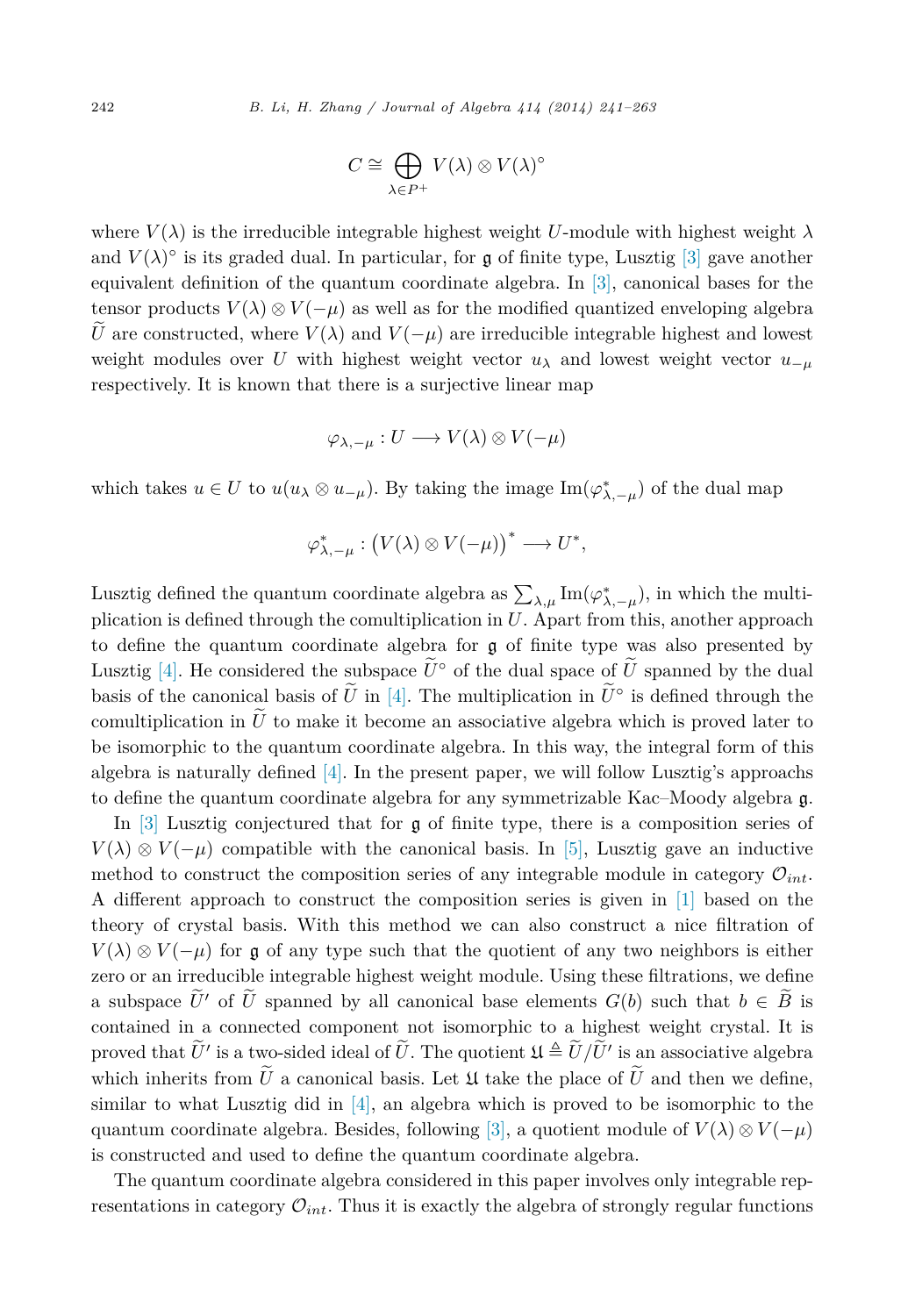on symmetrizable Kac–Moody group [\[6\]](#page-22-0) when  $q = 1$ . It would be interesting if  $\mathcal{O}_{int}$  is replaced by some larger categories. Namely, if there are more generators besides coordinate functions of highest weight modules, say, those of lowest weight modules, the generated subalgebra of  $U^*$  will be much more interesting. For  $\mathfrak g$  of affine type, the structure of level zero part of  $\tilde{U}$  was studied by Beck and Nakajima [\[7\].](#page-22-0) The authors of the present paper believe that their work is helpful to understand this coordinate algebra of affine type though this is not included in the present paper.

The paper is organized as follows. In Section 2, we recall some definitions and facts about the crystal and canonical bases of  $\tilde{U}$ . In particular, the action of Cartan involution on canonical basis of  $\tilde{U}$  is studied through the bilinear form on  $\tilde{U}$ . In Sections [3](#page-7-0) and [4,](#page-11-0) some nice filtrations of the tensor product  $V(\lambda) \otimes V(-\mu)$  are constructed. We then define If to be the quotient of  $\tilde{U}$  and investigate its cell modules as in [\[5\].](#page-22-0) In the last section, an algebra dual to  $\mathfrak U$  is defined and proved to be isomorphic to quantum coordinate algebra.

#### 2. Preliminaries

## 2.1. *Modified quantized enveloping algebra*  $\widetilde{U}$

We denote by  $\mathfrak{g} = \mathfrak{g}(A)$  any symmetrizable Kac–Moody algebra associated with an  $n \times n$  generalized Cartan matrix *A*. The set of simple roots is indexed by  $I = \{1, \dots, n\}$ . Let *Q* be its root lattice, i.e.  $Q = \bigoplus_{i \in I} \mathbb{Z} \alpha_i \subset \mathfrak{h}$  where  $\mathfrak{h}$  is the Cartan subalgebra and *α*<sup>*i*</sup> are the simple roots. Let *Π*<sup> $∨$ </sup> = {*h*<sup>*i*</sup> ∈ *h* | *i* ∈ *I*} be the set of simple coroots. We choose  $d_j \in \mathfrak{h}$ ,  $1 \leq j \leq n$ -rank $(A)$  such that  $\Pi^{\vee} \bigcup \{d_j \in \mathfrak{h} \mid 1 \leq j \leq n$ -rank $(A)$ } forms a basis of h. Set

$$
P^{\vee} = \left(\bigoplus_{i \in I} \mathbb{Z}h_i\right) \oplus \left(\bigoplus_{1 \leqslant j \leqslant n\text{-rank}(A)} \mathbb{Z}d_j\right) \subset \mathfrak{h}.
$$

The weight lattice *P* is defined as  $P = {\lambda \in \mathfrak{h}^* \mid \lambda(h) \in \mathbb{Z} \forall h \in P^\vee}$ . Let  $Q^+$  and  $P^+$  be the positive root lattice and the set of dominant weights respectively. We define  $P_0$  to be the subset of  $P^+$  consisting of weights  $\mu$  such that  $\mu(h_i) = 0$  for all  $i \in I$ . Let W be the Weyl group associated with  $\mathfrak{g}$ . There is a *W*-invariant symmetric bilinear form  $( , )$ on  $P \times P$  such that

$$
2\frac{(\lambda, \alpha_i)}{(\alpha_i, \alpha_i)} = \lambda(h_i).
$$

Let  $U_q(\mathfrak{g})$  be the quantized enveloping algebra generated over  $k = \mathbb{Q}(q)$  by  $E_i$ ,  $F_i$  and  $q^h$ for  $i \in I$ ,  $h \in P^{\vee}$  [\[8\],](#page-22-0) which is denoted also by *U* for simplicity. The subalgebras  $U^{+}$ ,  $U^{-}$ and the integral form  $U_{\mathbb{Z}}$  are defined in the same way as in [\[8\].](#page-22-0) For  $\xi = \sum_{i \in I} n_i \alpha_i \in Q$ , define the height of  $\xi$  to be  $\sum_{i\in I} |n_i|$ , denoted by  $ht(\xi)$ . Set  $U_{\xi} = \{u \in U \mid q^h u q^{-h} =$  $q^{\xi(h)}u$ . The filtration  $F = (F_n)_{n \in \mathbb{Z}_+}$  of  $U^{\pm}$  is defined by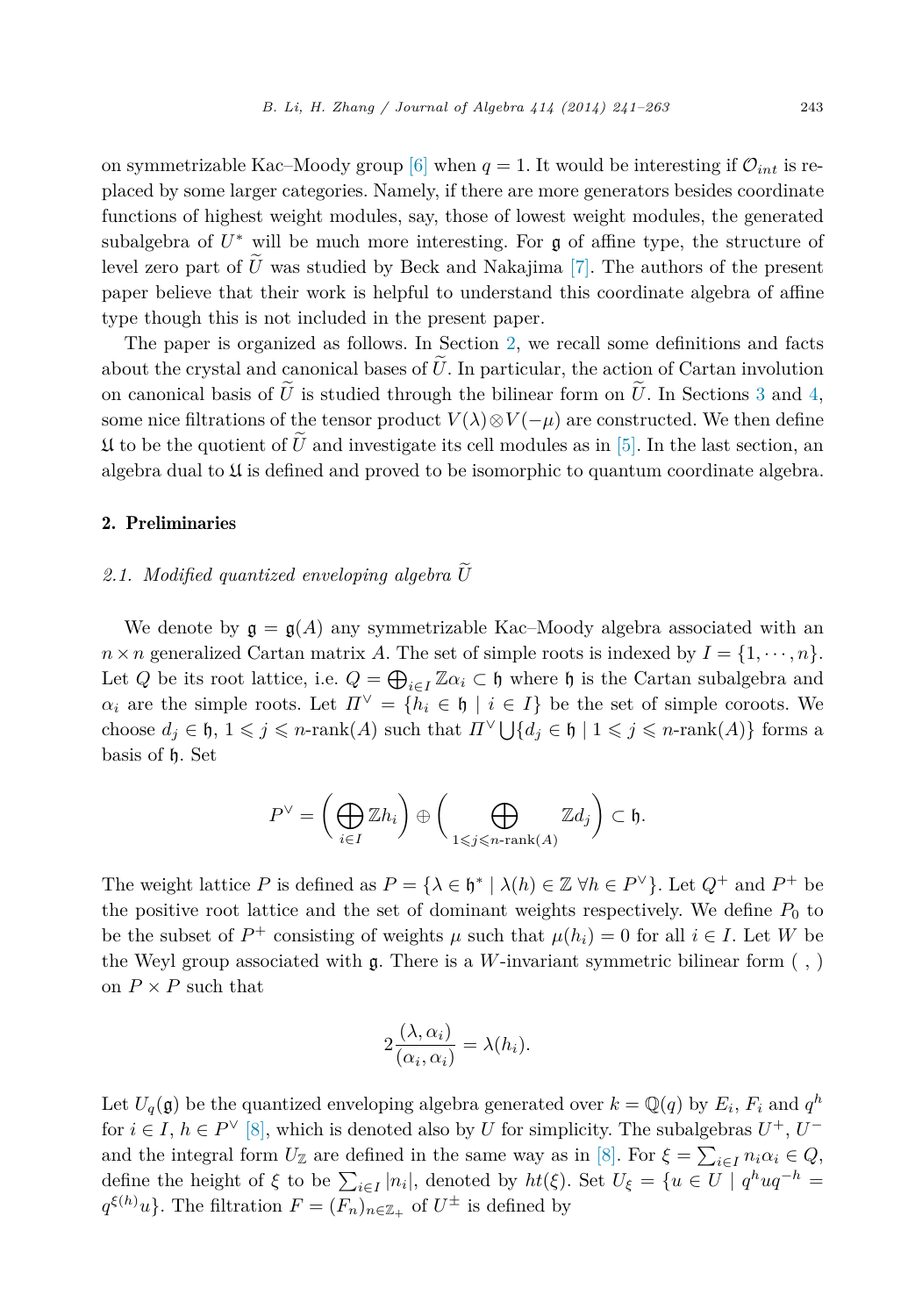$$
F_n(U^{\pm}) = \bigoplus_{ht(\xi)\leq n} U_{\xi}^{\pm}.
$$

Denote by  $\tilde{U}_q(\mathfrak{g})$  or simply  $\tilde{U}$  the modified quantized enveloping algebra generated by  $U_q(\mathfrak{g})a_\lambda$  for all  $\lambda \in P$  subject to the relations:

$$
q^h a_\lambda = q^{\lambda(h)} a_\lambda, \qquad a_\lambda a_\mu = \delta_{\lambda,\mu} a_\lambda, \qquad u a_\lambda = a_{\lambda + \xi} u \quad \text{for } u \in U_\xi.
$$

Note that  $\tilde{U} = \bigoplus_{\lambda \in P} U a_{\lambda}$ . The integral form of  $\tilde{U}$  is defined as

$$
\widetilde{U}_{\mathbb{Z}} \triangleq \bigoplus_{\lambda \in P} U_{\mathbb{Z}} a_{\lambda}.
$$

There is an anti-automorphism (resp. automorphism) of *U*, denoted by  $*$  (resp.  $\omega$ ), such that

$$
E_i^* = E_i, \tF_i^* = F_i, \t(q^h)^* = q^{-h}
$$
  
(resp.  $\omega(E_i) = F_i, \ \omega(F_i) = E_i, \ \omega(q^h) = q^{-h}$ ).

One can see that  $*$  and  $\omega$  can be extended to involutions on  $\tilde{U}$ , denoted by the same symbols, with  $(a_{\lambda})^* = \omega(a_{\lambda}) = a_{-\lambda}$ .

# 2.2. *Crystal basis and canonical basis of*  $\widetilde{U}$

For  $\lambda, \mu \in P^+$ , let  $V(\lambda) \otimes V(-\mu)$  be the tensor product of irreducible integrable highest weight *U*-module  $V(\lambda)$  of highest weight  $\lambda$  with irreducible integrable lowest weight *U*-module  $V(-\mu)$  of lowest weight  $-\mu$ . Note that it is, by the comultiplication in *U*, also a *U*-module and we denote it also by  $V(\lambda, -\mu)$ . Let  $u_{\lambda}$  (resp.  $u_{-\mu}$ ) be the highest (resp. lowest) weight vector of  $V(\lambda)$  (resp.  $V(-\mu)$ ) and set  $u_{\lambda,-\mu} = u_{\lambda} \otimes u_{-\mu} \in V(\lambda,-\mu)$ . It is known in [\[3,8\]](#page-22-0) that  $V(\lambda, -\mu)$  is a cyclic *U*-module generated by  $u_{\lambda, -\mu}$  and that it admits a crystal basis

$$
B(\lambda, -\mu) \triangleq B(\lambda) \otimes B(-\mu)
$$

where  $B(\lambda)$  and  $B(-\mu)$  are highest and lowest weight crystals respectively. The corresponding global basis of  $V(\lambda, -\mu)$  is constructed in [\[3\]](#page-22-0) and following Lusztig, we call it canonical basis, which is denoted by  $\{G(b) | b \in B(\lambda, -\mu)\}.$ 

#### Definition 2.1.

(i) For a *U*-module *M* with a canonical basis, a subspace *N* of *M* is called nice or compatible with the canonical basis if *N* is spanned over *k* by a subset of the canonical basis of *M*.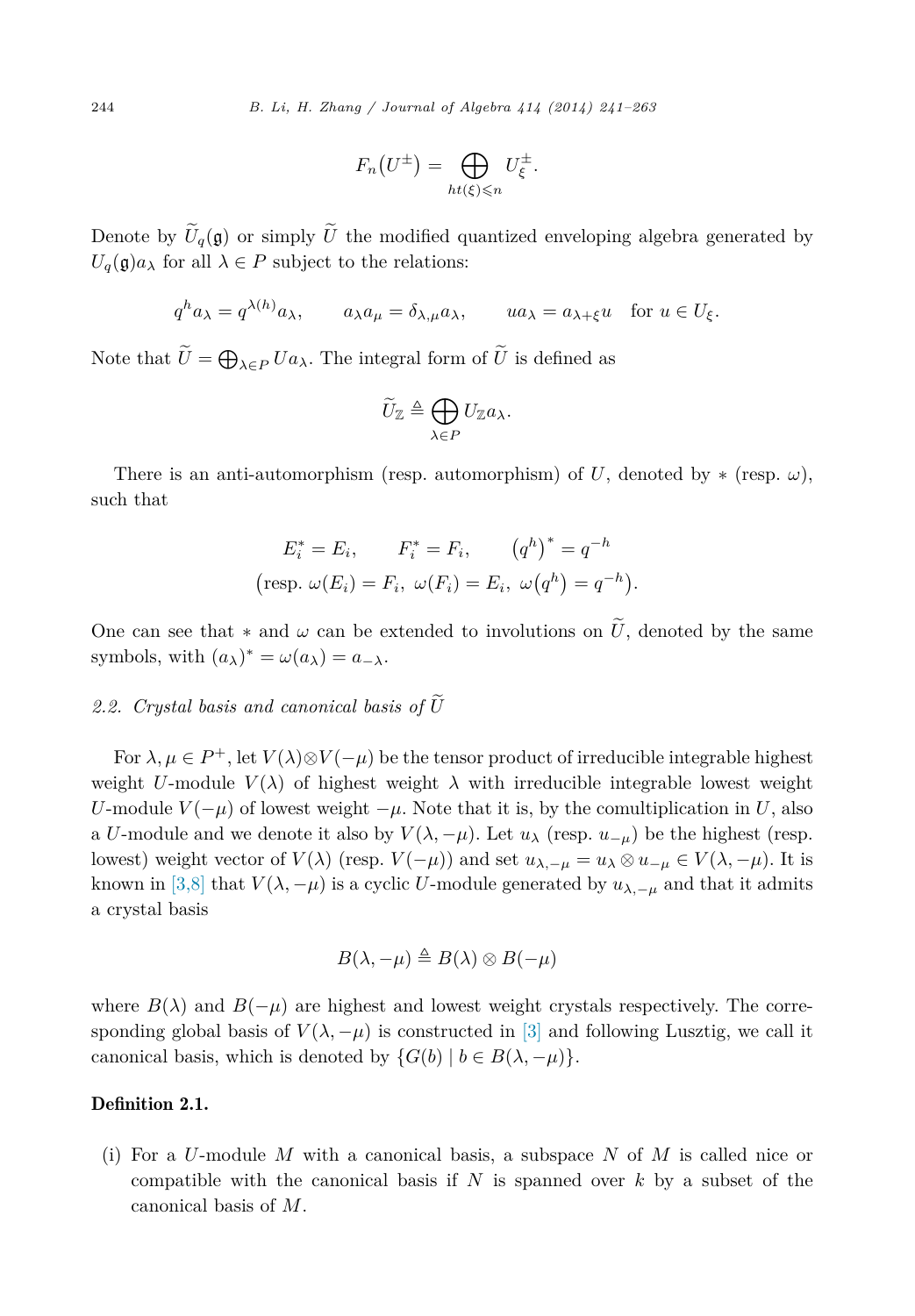- (ii) For *U*-modules *M* and *N* with canonical bases, a homomorphism of *U*-modules  $\phi: M \longrightarrow N$  is called nice or compatible with the canonical bases if it maps a canonical base element of *M* to that of *N* or to zero and if the images of two distinct canonical base elements are distinct when they are both nonzero.
- (iii) For a *U*-module *M* with a canonical basis, a filtration or composition series of *M* is called nice or compatible with the canonical basis if any submodule involved in the filtration or composition series is nice.

In [\[3\],](#page-22-0) the following stability property plays a key role in the construction of the canonical basis of  $\tilde{U}$ .

**Proposition 2.2.** *(See [\[3\].](#page-22-0)) For*  $\lambda, \mu, \theta \in P^+$ *, the map*  $\pi_{\lambda, \mu, \theta}: V(\lambda + \theta, -\theta - \mu) \longrightarrow$  $V(\lambda,-\mu)$  which takes  $xu_{\lambda+\theta,-\theta-\mu}$  to  $xu_{\lambda,-\mu}$  for all  $x \in U$  is a nice surjective homomor*phism of U-modules.*

We see from the proposition that there is an embedding of crystals  $B(\lambda, -\mu) \hookrightarrow$  $B(\lambda + \theta, -\theta - \mu)$  and note that it is strict [\[8\].](#page-22-0) For  $\lambda, \mu \in P^+$ , let  $\Phi: U a_{\lambda-\mu} \longrightarrow V(\lambda, -\mu)$ be the *U*-module homomorphism taking  $a_{\lambda-\mu}$  to  $u_{\lambda-\mu}$ . It is known that  $\tilde{U}$  as well as each  $Ua_{\lambda}$  have canonical bases and  $\Phi$  is a nice surjective *U*-module homomorphism. We denote the crystal basis of  $\tilde{U}$  (resp.  $Ua_{\lambda}$ ) by  $\tilde{B}$  (resp.  $B(Ua_{\lambda})$ ). Hence we have the embedding of crystals

$$
B(\lambda, -\mu) \hookrightarrow B(Ua_{\lambda-\mu}).
$$

It can be viewed as  $B(\lambda, -\mu) \subseteq B(\lambda + \theta, -\theta - \mu) \subseteq B(Ua_{\lambda-\mu}) \subseteq \widetilde{B}$ . Note that  $B(Ua_{\lambda})$ can be written as  $B(\infty) \otimes T_\lambda \otimes B(-\infty)$  where  $B(\pm \infty)$  is the crystal basis of  $U^{\mp}$  and  $T_\lambda$ is a crystal consisting of a single element  $t_{\lambda}$ . For  $b \in B(\lambda, -\mu) \subseteq \widetilde{B}$ , we denote by the same  $G(b)$  the corresponding canonical base element in  $V(\lambda, -\mu)$  or  $\tilde{U}$  if this causes no confusion. It is known that the anti-automorphism ∗ induces a bijection on *B* such that  $(b_1 \otimes t_\lambda \otimes b_2)^* = b_1^* \otimes t_{-\lambda - wt(b_1) - wt(b_2)} \otimes b_2^*$  and  $G(b)^* = G(b^*)$  [\[8\].](#page-22-0)

For any  $\lambda \in P$ , there is an extremal weight *U*-module  $V^{max}(\lambda)$  which admits a crystal basis  $B^{max}(\lambda)$  consisting of all  $b \in B(Ua_{\lambda})$  such that  $b^*$  is extremal [\[8\].](#page-22-0) We have  $V^{max}(\lambda) \cong V^{max}(w\lambda)$  for any  $w \in W$  and  $V^{max}(\lambda) \cong V(\lambda)$  if  $\lambda \in \pm P^+$ . It is also known that for any connected component *B* of  $\overline{B}$ , there is an  $l > 0$  such that  $(wt(b), wt(b)) \leq l$  for all  $b \in B$ . Moreover, *B* contains an extremal vector and can be embedded into  $B^{max}(\mu)$  for some  $\mu \in P$  [\[8\].](#page-22-0)

For g of affine type, let  $c \in \mathfrak{h}$  be the canonical central element of g. Given  $\lambda \in P$ , we define the level of  $\lambda$  to be the integer  $\lambda(c)$ , denoted by  $level(\lambda)$ . Since an integral weight *λ* of positive (resp. negative) level is *W*-conjugate to a dominant (resp. anti-dominant) weight, it follows from the previous paragraph that  $B(Ua_{\lambda})$  is a union of highest (resp. lowest) weight crystals.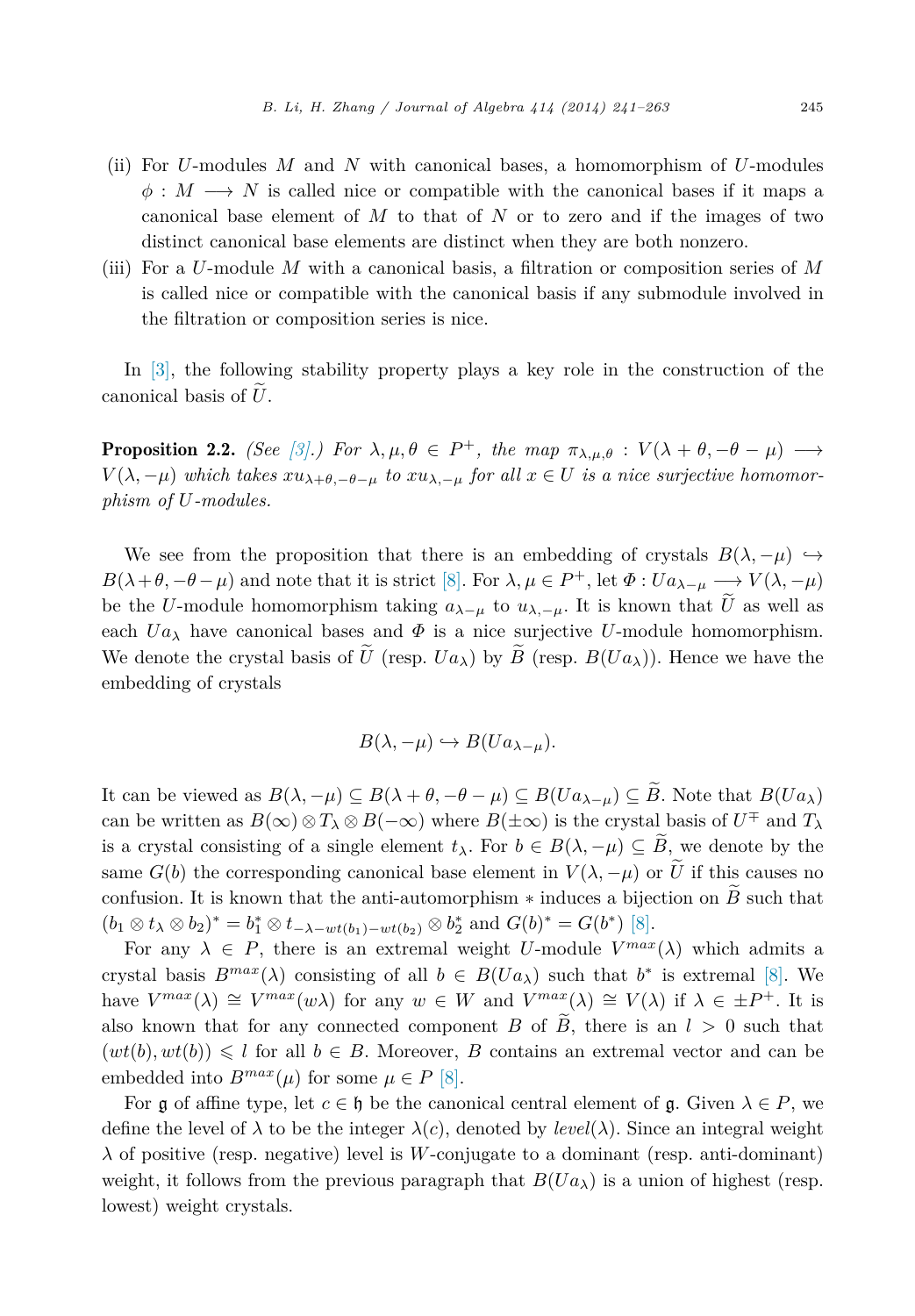<span id="page-5-0"></span>Denote by  $S^{\#}$  the cardinality of the set *S*. Given two crystals  $B_1$  and  $B_2$  with  $B_1$ connected, denote by  $[B_2 : B_1]$  the cardinality of the set which consists of all connected components of  $B_2$  isomorphic to  $B_1$ , i.e.

$$
[B_2 : B_1] = \{ B \subset B_2 \mid B \cong B_1 \}^{\#}.
$$

The following result was proved in [\[1\].](#page-22-0)

**Proposition 2.3.** *For*  $\lambda \in P^+$  *and*  $\mu \in P$ *,*  $[B(Ua_\mu):B(\lambda)] = \dim V(\lambda)_\mu$ *.* 

*2.3. Bilinear form on U*

We introduce another anti-automorphism of *U*, denoted by  $\Psi$  [\[8\],](#page-22-0) such that

$$
\Psi(E_i) = q_i^{-1} t_i^{-1} F_i, \qquad \Psi(F_i) = q_i^{-1} t_i E_i, \qquad \Psi(q^h) = q^h, \qquad \Psi(q) = q,
$$

where  $q_i = q^{\frac{(\alpha_i, \alpha_i)}{2}}$  and  $t_i = q^{\frac{(\alpha_i, \alpha_i)}{2}h_i}$ . One can easily check that  $\Psi^2 = id$  and  $\Psi$  commutes with the automorphism  $\omega$  introduced above.

For  $\lambda \in \pm P^+$ , there is a unique non-degenerate symmetric bilinear form (,) on  $V(\lambda)$ such that

$$
(u_{\lambda}, u_{\lambda}) = 1
$$
 and  $(su, v) = (u, \Psi(s)v)$  for all  $s \in U$ ,  $u, v \in V(\lambda)$ .

The bilinear form on  $V(\lambda)$  and that on  $V(-\lambda)$  are related by the following equation

$$
(su_{\lambda},tu_{\lambda}) = (\omega(s)u_{-\lambda}, \omega(t)u_{-\lambda}).
$$
\n(2.1)

Given  $\lambda, \mu \in P^+$ , we define a symmetric bilinear form (,) on  $V(\lambda, -\mu)$  by

$$
(u_1 \otimes v_1, u_2 \otimes v_2) = (u_1, u_2)(v_1, v_2).
$$

Since  $\Psi$  commutes with the comultiplication  $\Delta$ , i.e.  $(\Psi \otimes \Psi)\Delta = \Delta \Psi$ , it implies that  $(su, v) = (u, \Psi(s)v)$  for all  $s \in U$ ,  $u, v \in V(\lambda, -\mu)$ .

**Lemma 2.4.** *(See [\[8\].](#page-22-0))* For  $s, t \in U$  and  $\theta \in P$ *, there exists* a *unique polynomial*  $f_{s,t,\theta}(x)$ in  $x = (x_i)_{i \in I}$  such that for any  $\lambda, \mu \in P^+$  with  $\lambda - \mu = \theta$ ,  $(su_{\lambda, -\mu}, tu_{\lambda, -\mu}) = f_{s,t,\theta}(x)$ *with*  $x_i = q_i^{\lambda(h_i)}$ .

The bilinear form on  $Ua_{\theta}$  is then defined by  $(sa_{\theta}, ta_{\theta}) = f_{s,t,\theta}(0)$  and this extends to a bilinear form on  $\tilde{U}$  such that  $(Ua_{\theta_1}, Ua_{\theta_2}) = 0$  for  $\theta_1 \neq \theta_2$ . It was shown in [\[8\]](#page-22-0) that ( *,* ) on *U* is symmetric and it satisfies

$$
(u, v) = (u^*, v^*)
$$
 and  $(su, v) = (u, \Psi(s)v)$  for all  $s \in U$ ,  $u, v \in \tilde{U}$ .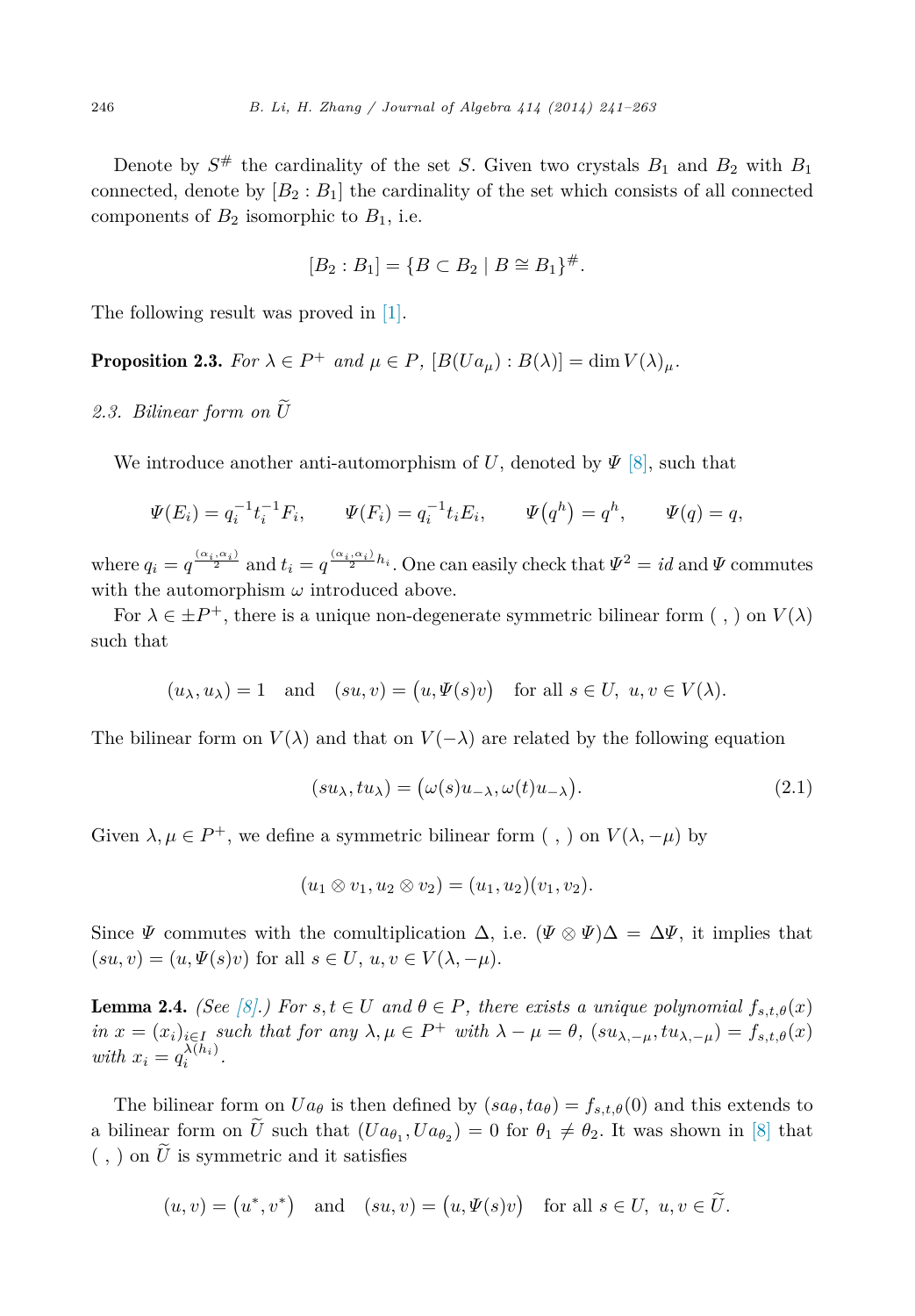<span id="page-6-0"></span>Let  $A_0$  be the subring of *k* consisting of all rational functions regular at  $q = 0$ . The crystal lattice  $L(\widetilde{U})$  over  $A_0$  and the canonical basis of  $\widetilde{U}$  are characterized by the bilinear form.

Proposition 2.5. *(See [\[8\].](#page-22-0))*

(*i*)  $L(\widetilde{U}) = \{u \in \widetilde{U} \mid (u, u) \in A_0\}.$ (ii) If  $u \in \widetilde{U}_\mathbb{Z}$  and  $(u, u) \in 1 + qA_0$ , then  $u \equiv G(b)$  or  $-G(b)$  mod  $qL(\widetilde{U})$  for some  $b \in \widetilde{B}$ .

We define another bilinear form  $((, ))$  on  $\tilde{U}$  by

$$
((u, v)) = (\omega(u), \omega(v)) \text{ for all } u, v \in \widetilde{U}.
$$

**Proposition 2.6.**  $((u, v)) = (u, v)$  *for all*  $u, v \in \tilde{U}$ *.* 

**Proof.** Assume that  $u = sa_{\theta}$ ,  $v = ta_{\theta}$  where  $s, t \in U$ ,  $\theta \in P$ . Let  $\Psi(s)t = \sum_{j} x_{j}^{+} x_{j}^{-}$ where  $x_j^{\pm} \in U^{\pm} \otimes k[q^h : h \in P^{\vee}]$ . We have

$$
((sa_{\theta}, ta_{\theta})) = (\omega(s)a_{-\theta}, \omega(t)a_{-\theta}) = (a_{-\theta}, \Psi(\omega(s))\omega(t)a_{-\theta})
$$

$$
= (a_{-\theta}, \omega(\Psi(s)t)a_{-\theta}) = \sum_{j} (a_{-\theta}, \omega(x_j^+ x_j^-)a_{-\theta})
$$

$$
= \sum_{j} (\omega(\Psi(x_j^+))a_{-\theta}, \omega(x_j^-)a_{-\theta}) = \sum_{j} ((\Psi(x_j^+)a_{\theta}, x_j^- a_{\theta}))
$$

Since  $q^h a_\theta = q^{\theta(h)} a_\theta$ , it is sufficient to show the equality when  $s, t \in U^-$ . Given  $\lambda, \mu \in P^+$ such that  $\lambda - \mu = \theta$ ,

$$
(su_{\lambda,-\mu}, tu_{\lambda,-\mu}) = (su_{\lambda} \otimes u_{-\mu}, tu_{\lambda} \otimes u_{-\mu}) = (su_{\lambda}, tu_{\lambda}) = f_{s,t,\theta}(x)
$$

Meanwhile we have,

$$
(\omega(s)u_{\mu,-\lambda}, \omega(t)u_{\mu,-\lambda}) = (u_{\mu}\otimes \omega(s)u_{-\lambda}, u_{\mu}\otimes \omega(t)u_{-\lambda})
$$
  
= 
$$
(\omega(s)u_{-\lambda}, \omega(t)u_{-\lambda}) = (su_{\lambda}, tu_{\lambda}) = f_{s,t,\theta}(x).
$$

Hence  $((sa_{\theta}, ta_{\theta})) = f_{s,t,\theta}(0) = (sa_{\theta}, ta_{\theta}).$ 

#### Corollary 2.7.

$$
(i) \ \omega(L(\widetilde{U})) = L(\widetilde{U}).
$$
  
\n
$$
(ii) \ \omega(\widetilde{B}) = \widetilde{B}.
$$
  
\n
$$
(iii) \ \omega(G(b)) = G(\omega(b)) \text{ for all } b \in \widetilde{B}.
$$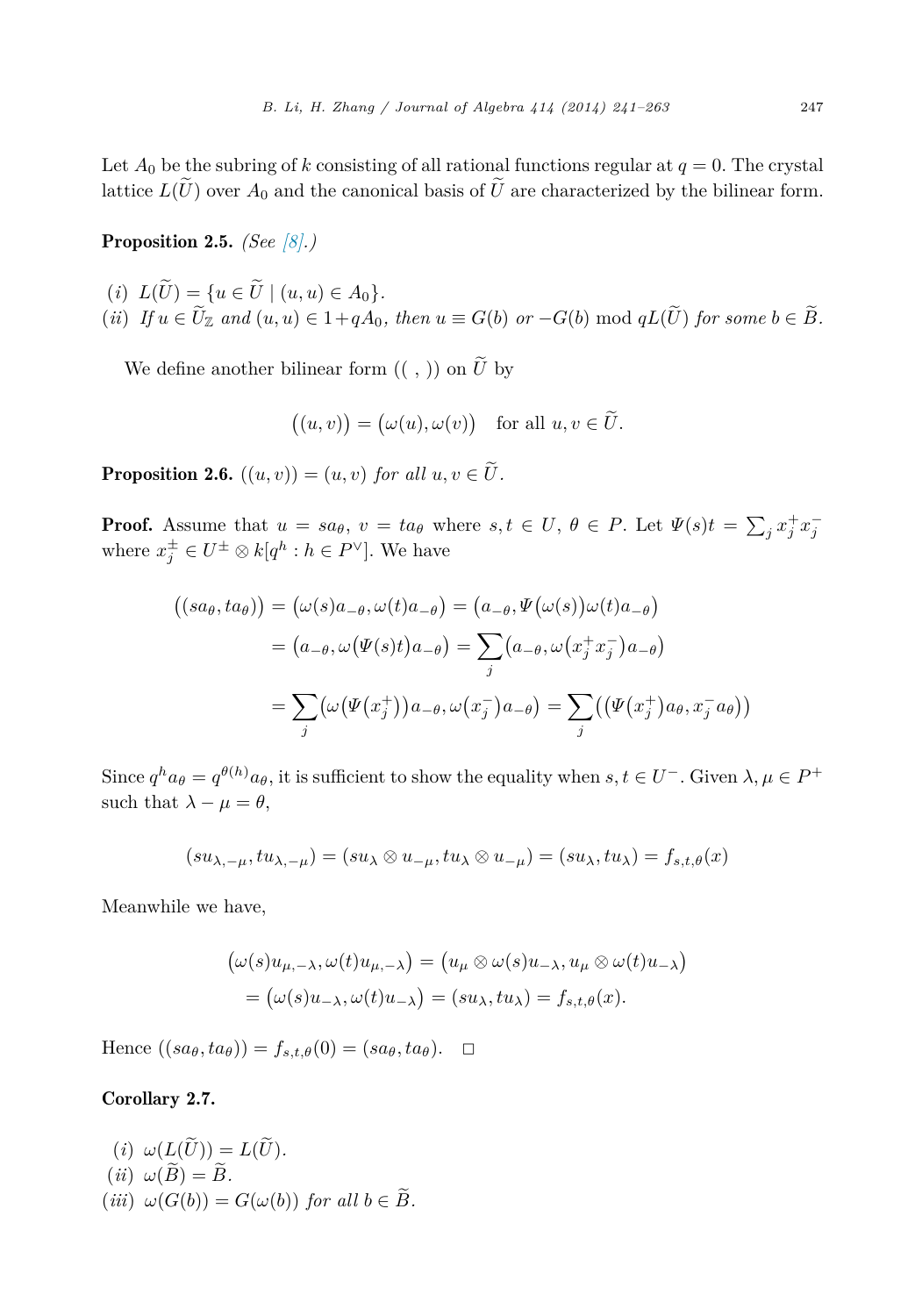<span id="page-7-0"></span>**Proof.** Similar to Kashiwara's proof of the property of the anti-automorphism  $* [8]$ , we only show (*ii*) here. Given  $b = b_1 \otimes t_\lambda \otimes b_2 \in \widetilde{B}$  with  $ht(wt(b_i)) = l_i$ ,  $i = 1, 2$ , we have

$$
G(b) \equiv G(b_1)G(b_2)a_\lambda \text{ mod } F_{l_1-1}(U^-)F_{l_2-1}(U^+)a_\lambda.
$$
 (2.2)

Since  $\omega : U^{\pm} \longrightarrow U^{\mp}$  induces  $\omega : B(\mp \infty) \longrightarrow B(\pm \infty)$  and it maps canonical base elements of  $U^{\pm}$  to those of  $U^{\mp}$ , applying  $\omega$  to (2.2) we have

$$
\omega(G(b)) \equiv \omega(G(b_1))\omega(G(b_2))a_{-\lambda} = G(\omega(b_1))G(\omega(b_2))a_{-\lambda}
$$
  

$$
\equiv G(\omega(b_2))G(\omega(b_1))a_{-\lambda} \text{ mod } F_{l_2-1}(U^-)F_{l_1-1}(U^+)a_{-\lambda}.
$$

Since  $\omega(G(b)) = G(b')$  or  $-G(b')$  for some  $b' \in B$ , we obtain that  $b' = \omega(b_2) \otimes t_{-\lambda} \otimes \omega(b_1)$ and  $\omega(G(b)) = G(b')$ .  $\Box$ 

## 3. A quotient algebra of  $\tilde{U}$

Throughout this section, a pair of dominant weights  $(\lambda, \mu)$  is fixed.

#### *3.1. Filtration*

In this subsection, we recall the construction of some nice filtrations of the *U*-module *V* ( $\lambda$ , −*μ*) in [\[1\].](#page-22-0) In order to obtain nice submodules of  $V(\lambda, -\mu)$ , we need the following lemma due to Kashiwara [\[9\]](#page-22-0) who proved it in case of  $U = U_q(sl_2)$ . See also [\[1\]](#page-22-0) for more details of the proof in general case.

#### Lemma 3.1.

- $(i)$  *Let*  $M$  *be an integrable*  $U$ *-module with a canonical basis. If*  $N$  *is a nice*  $U$ <sup>+</sup>*-submodule of M*, then  $UN = U^-N$  *is a* nice *U*-submodule of *M*. More precisely,  $UN =$  $\bigoplus_{b \in B(UN) \subseteq B(M)} kG(b)$ .
- $(i i)$   $B(UN) = \{ f_{i_1}^c \cdots f_{i_m}^c b \mid m \geq 0, i_1, \dots, i_m \in I, b \in B(N) \} \setminus \{0\}.$

There is a total order  $\lt$  on the lowest weight crystal  $B(-\mu)$  such that  $b_1 \lt b_2$  if  $wt(b_1) < wt(b_2)$ . See [\[1\]](#page-22-0) for the existence of the total order and we note that it is not unique. For  $b \in B(-\mu)$ , one can define a subspace  $V_b(-\mu)$  of  $V(-\mu)$  as

$$
V_b(-\mu) \triangleq \sum_{c \geq b} kG(c)
$$

which is easily shown to be a  $U^+$ -submodule. Hence  $u_\lambda \otimes V_b(-\mu)$  is a  $U^+$ -submodule of *V*( $\lambda$ , −*μ*) which has a basis { $u_{\lambda} \otimes G(c) | c \geq b$ ,  $c \in B(-\mu)$ }. Since  $u_{\lambda} \otimes G(c) = G(u_{\lambda} \otimes c)$ ,  $u_{\lambda} \otimes V_b(-\mu)$  is actually a nice *U*<sup>+</sup>-submodule. Define  $F_{\lambda}(b)$  to be a *U*-submodule of *V*( $\lambda$ , −*μ*) generated by  $u_{\lambda} \otimes V_b(-\mu)$ , i.e.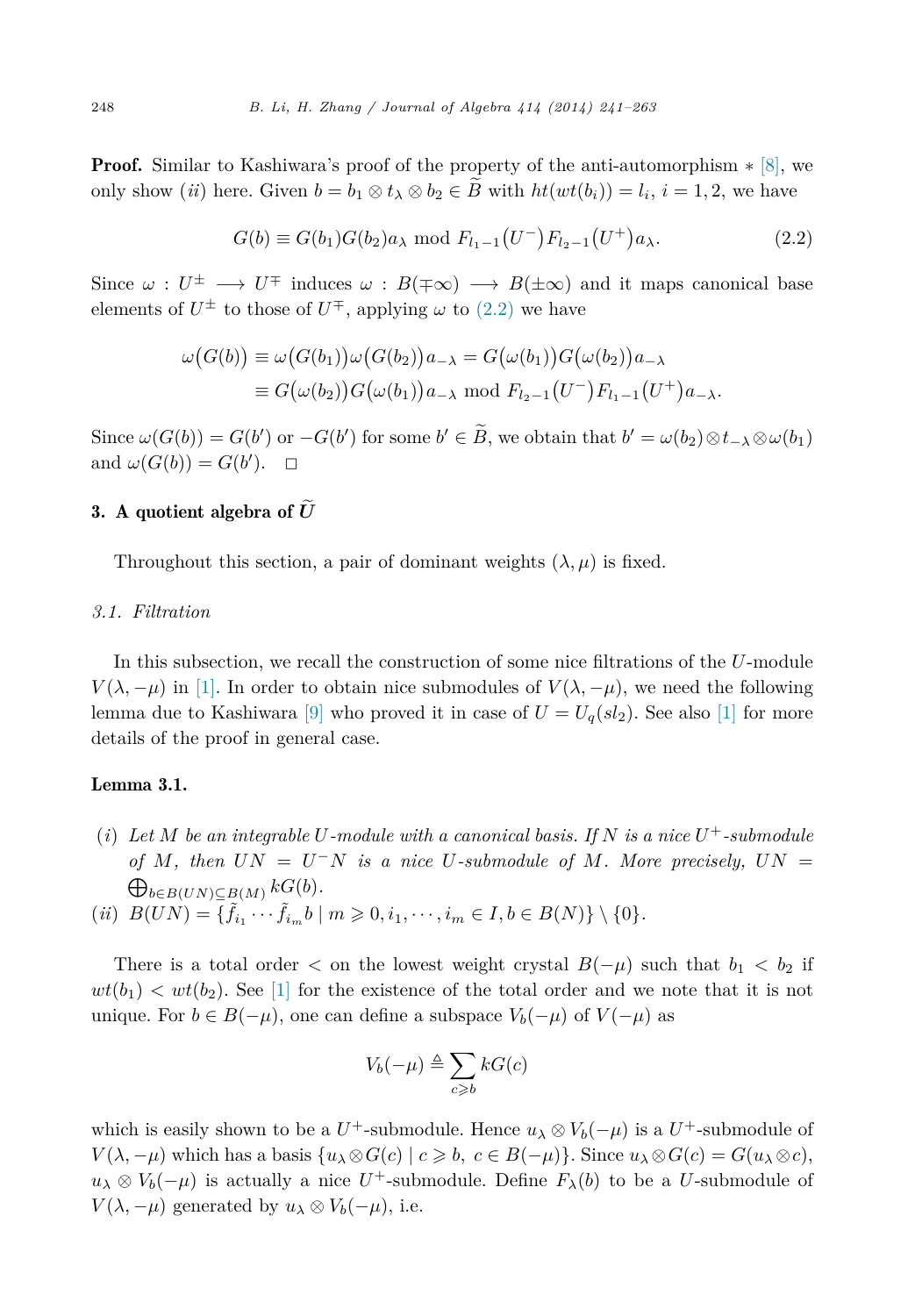$$
F_{\lambda}(b)=U(u_{\lambda}\otimes V_b(-\mu)).
$$

<span id="page-8-0"></span>It follows from [Lemma 3.1](#page-7-0) that  $F_{\lambda}(b)$  is a nice *U*-submodule of  $V(\lambda, -\mu)$  and

$$
B(F_{\lambda}(b)) = \{\tilde{f}_{i_1} \cdots \tilde{f}_{i_m}(u_{\lambda} \otimes c) \mid i_1, \cdots, i_m \in I, \ c \in B(-\mu), \ c \geq b\} \setminus \{0\}.
$$

Moreover, by comparing the crystal basis, we have the following result.

**Theorem 3.2.** (See [\[1\].](#page-22-0)) For two neighbors  $b < c \in B(-\mu)$ ,  $F_{\lambda}(b)/F_{\lambda}(c) \cong V(\lambda + wt(b))$  $if \tilde{e}_i(u_\lambda \otimes b) = 0$  *for all*  $i \in I$ *, otherwise*  $F_\lambda(b) = F_\lambda(c)$ *.* 

Hence we get a nice descending filtration of  $V(\lambda, -\mu)$ 

$$
V(\lambda, -\mu) = F_{\lambda}(b_1) \supseteq F_{\lambda}(b_2) \supseteq F_{\lambda}(b_3) \supseteq \cdots
$$
 (3.1)

where  $u_{-\mu} = b_1 < b_2 < b_3 < \cdots$  is a complete list of  $B(-\mu)$ .

**Remark 3.3.** Similarly one can also define a total order on  $B(\lambda)$  such that  $b_1 < b_2$  if  $wt(b_1) < wt(b_2)$ . Set

$$
F^{-\mu}(b) \triangleq \sum_{c \leq b} U\big(G(c) \otimes u_{-\mu}\big)
$$

with which we can also construct a nice filtration of  $V(\lambda, -\mu)$  where the quotient of two neighbors is isomorphic either to an irreducible lowest weight module or to 0.

Let  $W(\lambda, -\mu)$  be a subspace of  $V(\lambda, -\mu)$  defined by

$$
W(\lambda, -\mu) \triangleq \bigcap_{b \in B(-\mu)} F_{\lambda}(b),
$$

and let

$$
M(\lambda, -\mu) \triangleq V(\lambda, -\mu)/W(\lambda, -\mu). \tag{3.2}
$$

Denote by *B*<sup>'</sup> (resp. *B*<sup>'</sup>( $\lambda$ , −*µ*)) the subcrystal of *B* (resp. *B*( $\lambda$ , −*µ*)) which is a union of all connected components of  $\widetilde{B}$  (resp.  $B(\lambda, -\mu)$ ) that are not highest weight crystals. We have the following proposition in [\[1\].](#page-22-0)

#### Proposition 3.4.

- (i)  $W(\lambda, -\mu)$  is a nice U-submodule of  $V(\lambda, -\mu)$  and  $B(W(\lambda, -\mu)) = B'(\lambda, -\mu)$ .
- (*ii*)  $M(\lambda, -\mu)$  *admits a canonical basis and*  $B(M(\lambda, -\mu)) = B(\lambda, -\mu) \setminus B'(\lambda, -\mu)$ .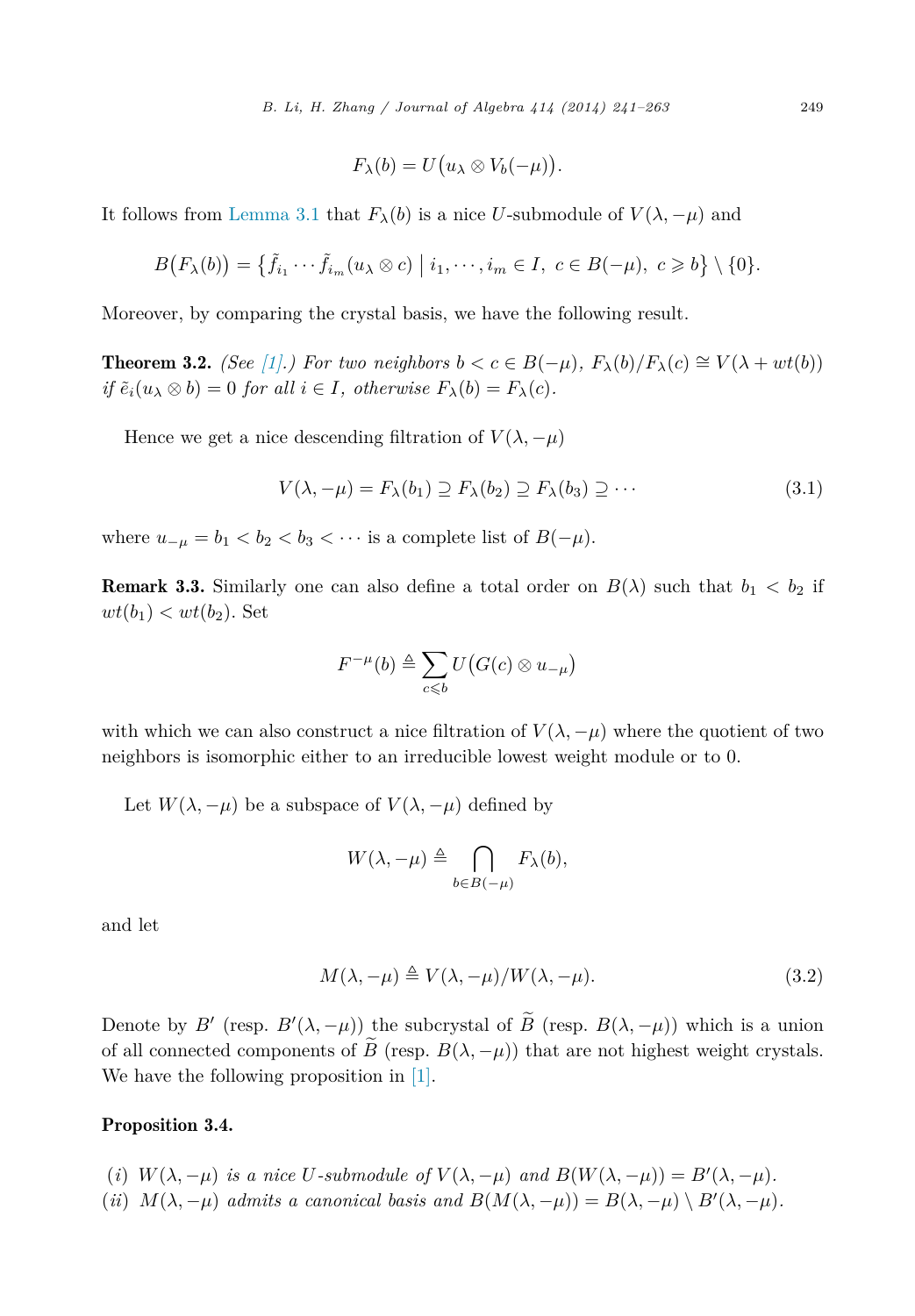<span id="page-9-0"></span>**Remark 3.5.** One can see that  $U(\lambda, -\mu) \triangleq \bigcap_{b \in B(\lambda)} F^{-\mu}(b)$  has a crystal basis  $B''(\lambda, -\mu)$ as well as a canonical basis where  $B''(\lambda, -\mu)$  consists of all connected components of *B*( $\lambda$ , −*μ*) that are not lowest weight crystals. Similarly  $N(\lambda, -\mu) \triangleq V(\lambda, -\mu)/U(\lambda, -\mu)$ admits a canonical basis.

Note that when g is of finite type,  $V(\lambda, -\mu)$  is finite dimensional. Hence there are finitely many terms in the filtration [\(3.1\)](#page-8-0) and furthermore, we can obtain a nice composition series of  $V(\lambda, -\mu)$  [\[1\]](#page-22-0) by deleting the superfluous terms in [\(3.1\)](#page-8-0) which provides a complete proof to the conjecture raised by Lusztig [\[3\].](#page-22-0) Moreover,  $W(\lambda, -\mu) = 0$  and  $M(\lambda, -\mu) = V(\lambda, -\mu)$  in this case. But when g is of affine or indefinite type, the situation is quite different. For  $\mathfrak g$  of affine type, the following result was shown in [\[1\].](#page-22-0)

#### Proposition 3.6.

- (*i*)  $W(\lambda, -\mu) = N(\lambda, -\mu) = 0$  *and*  $M(\lambda, -\mu) = U(\lambda, -\mu) = V(\lambda, -\mu)$  *if*  $level(\lambda - \mu) > 0.$
- (*ii*)  $W(\lambda, -\mu) = N(\lambda, -\mu) = V(\lambda, -\mu)$  and  $M(\lambda, -\mu) = U(\lambda, -\mu) = 0$  *if*  $level(\lambda - \mu) < 0.$
- $(iii)$   $M(\lambda, -\mu) = N(\lambda, -\mu)$  *is a 1-dimensional trivial module if*  $\lambda \mu \in P_0$ , *otherwise if*  $\lambda - \mu \notin P_0$  *is of level 0,*  $W(\lambda, -\mu) = U(\lambda, -\mu) = V(\lambda, -\mu)$  and  $M(\lambda, -\mu) =$  $N(\lambda, -\mu) = 0.$

*3.2.* U

We denote by  $\mathcal{O}^+$  (resp.  $\mathcal{O}^-$ ) the completely reducible category whose objects are direct sums of irreducible integrable highest (resp. lowest) weight *U*-modules. Note that  $\mathcal{O}^+$  here is often referred to as  $\mathcal{O}_{int}$  in the literatures.

**Theorem 3.7.** For  $b \in \widetilde{B}$ , the following conditions are equivalent.

(*i*)  $G(b)$  *acts on*  $V(\lambda)$  *as zero for all*  $\lambda \in P^+$ . (*ii*)  $G(b)$  *acts on*  $M$  *as zero for any*  $M \in ob(\mathcal{O}^+).$  $(iii)$   $b \in B'$ .

Proof. The equivalence of (*i*) and (*ii*) is clear. If *b* satisfies (*ii*), we show that it satisfies *(iii)*. Otherwise assume that  $b \notin B'$ , *b* is contained in a highest weight subcrystal of  $\widetilde{B}$ . There exist  $\lambda, \mu \in P^+$  such that  $b \in B(\lambda, -\mu) \subset \widetilde{B}$ . We rewrite the nice filtration  $(3.1)$  of  $V(\lambda, -\mu)$  as

$$
V(\lambda, -\mu) = F_0 \supseteq F_1 \supseteq \cdots \supseteq F_l \supseteq \cdots. \tag{3.3}
$$

There exists an  $s \geq 0$  such that  $G(b) \in F_s$  but  $G(b) \notin F_{s+1}$ . Hence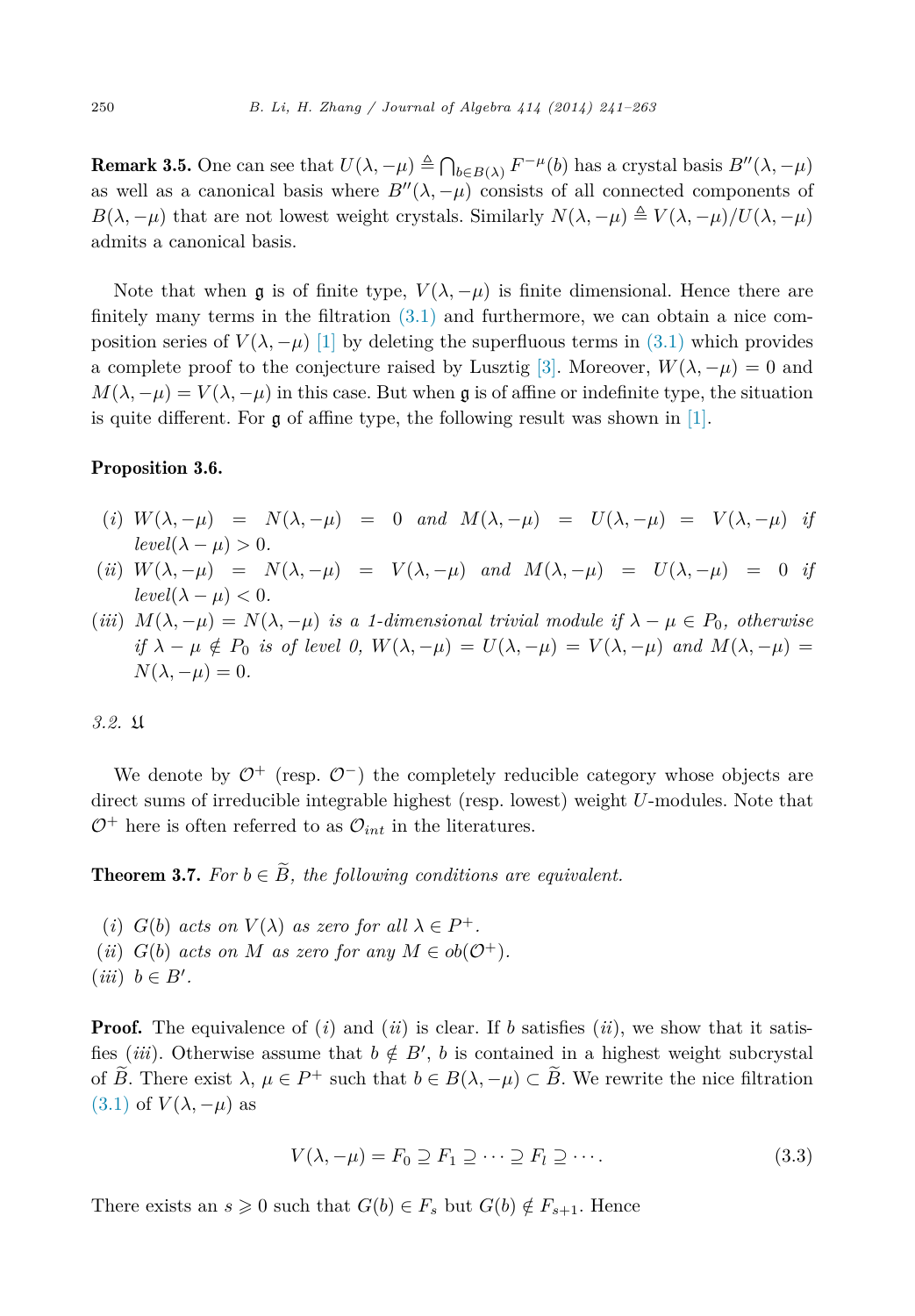$$
0 \neq G(b)(u_{\lambda,-\mu} + F_{s+1}) \in V(\lambda, -\mu)/F_{s+1}
$$

where  $V(\lambda, -\mu)/F_{s+1}$  is an object in  $\mathcal{O}^+$ . This contradicts *(ii)*. Finally we show that  $(iii)$  implies (*i*). Assume that  $G(b)V(\lambda') \neq 0$  for some  $\lambda' \in P^+$ , then there exists an  $m \in$  $V(\lambda')_\xi$  such that  $G(b)m \neq 0$  and  $b \in B(Ua_\xi) \subset B$ . We can find  $\lambda, \mu \in P^+$  with  $\lambda - \mu = \xi$ such that  $b \in B(\lambda, -\mu) \subset B(U_{a_{\xi}})$  and there exists a homomorphism of *U*-modules  $\phi: V(\lambda, -\mu) \longrightarrow V(\lambda')$  which takes  $u_{\lambda, -\mu}$  to *m*. Since  $b \in B'$ ,  $G(b) \in W(\lambda, -\mu)$ , that is,  $G(b) \in F_s$  for any  $F_s$  in the filtration [\(3.3\).](#page-9-0) Restricting  $\phi$  on  $F_s$ , we get a *U*-module homomorphism

$$
\phi|_{F_s}: F_s \longrightarrow V(\lambda').
$$

Since the set of generators of  $F_s$  is of the form  $u_\lambda \otimes V_b(-\mu)$  for some *b*, the corresponding weights of these generators are not lower than or equal to  $\lambda'$  for a sufficient large s by the construction. Hence  $\phi|_{F_s}$  is zero for  $s \gg 0$ . It follows that  $\phi(G(b)) = G(b)m = 0$ which is a contradiction.  $\Box$ 

As is known in [10, [7.1.9\],](#page-22-0) if  $u \in U$  acts on each  $M \in ob(\mathcal{O}^+)$  as zero, then  $u = 0$  for g of any type. But the above theorem tells us that  $u \in \tilde{U}$  annihilating all objects in  $\mathcal{O}^+$ might be nonzero when g is of affine or indefinite type.

**Proposition 3.8.** For  $u = \sum k_b G(b) \in \tilde{U}$  such that *u* acts on *M* as zero for all  $M \in$  $ob(\mathcal{O}^+)$  *and if*  $k_b \neq 0$ *, then*  $b \in B'$ *.* 

**Proof.** We assume that  $k_{b_0} \neq 0$  for some  $b_0 \notin B'$ . There exist  $\lambda, \mu \in P^+$  such that  $b_0 \in$  $B(\lambda, -\mu) \subset B$ . Since  $b_0 \notin B'$ , there exists an *s* such that  $G(b_0) \in F_s$  but  $G(b_0) \notin F_{s+1}$ where  $F_s$  and  $F_{s+1}$  are in the filtration [\(3.3\)](#page-9-0) of  $V(\lambda, -\mu)$ . Hence we have

$$
0 \neq u(u_{\lambda,-\mu} + F_{s+1}) \in V(\lambda, -\mu)/F_{s+1}
$$

with  $V(\lambda, -\mu)/F_{s+1} \in ob(\mathcal{O}^+)$ . This is a contradiction.

By this proposition we know that any  $u \in \tilde{U}$  annihilating all  $M \in ob(\mathcal{O}^+)$  is a linear combination of  $G(b)$  with  $b \in B'$ . Denote by  $U'$  the set of all such *u*. It follows from [Theorem 3.7](#page-9-0) and Proposition 3.8 that

**Theorem 3.9.**  $U'$  is a nice two-sided ideal of  $U$  and it admits a crystal basis  $B'$ .

We define  $\mathfrak U$  to be the quotient of *U* by *U'*, i.e.  $\mathfrak U \triangleq U/U'$ . Hence  $\mathfrak U$  inherits from *U* a canonical basis and we denote by B the corresponding crystal basis. One can see from the definition of *B'* and  $\mathfrak{B} = \overline{B} \setminus B'$  that  $\mathfrak{B}$  is a union of all highest weight subcrystals of  $\widetilde{B}$ . We know also from [Theorem 3.7](#page-9-0) that any  $M \in ob(\mathcal{O}^+)$  is also a representation of  $\mathfrak U$ . Note that when g is of finite type,  $\mathfrak U = \overline U$ . If g is of affine type, it follows from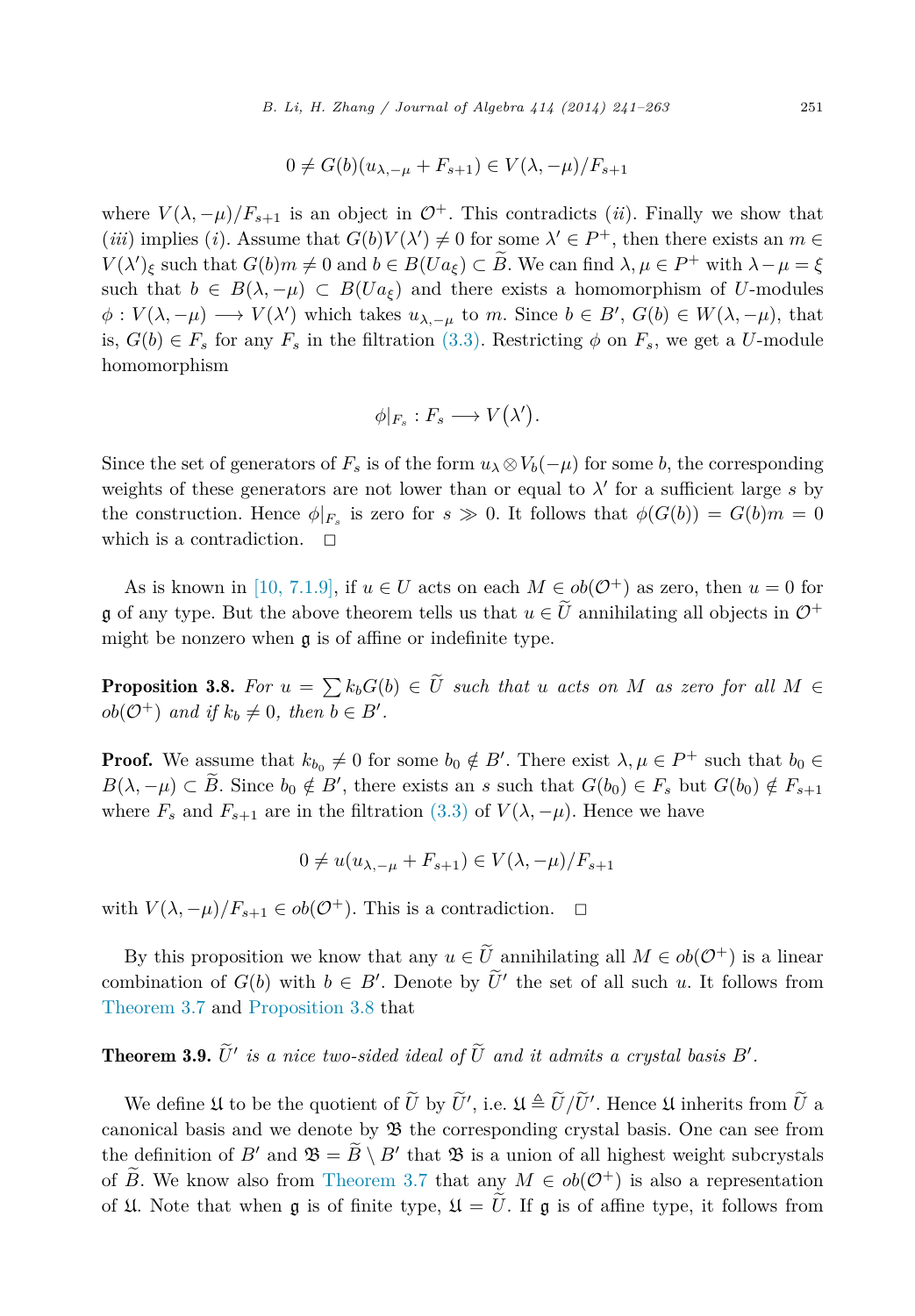<span id="page-11-0"></span>[Proposition 3.6](#page-9-0) that  $\mathfrak U$  is isomorphic to the subalgebra of  $\tilde U$  generated by  $U a_{\xi}$  and  $a_n$ for all  $\xi$  with a positive level and  $\eta \in P_0$ .

**Remark 3.10.** Similarly one can define  $\tilde{U}''$  to be the set of all  $u \in \tilde{U}$  such that *u* annihilates all *M* ∈  $ob(\mathcal{O}^-)$ . Then  $\tilde{U}''$  is also a nice ideal of  $\tilde{U}$  with a crystal basis *B*<sup>*''*</sup> where *B*<sup>*''*</sup> consists of all connected components of  $\widetilde{B}$  that are not lowest weight crystals. We denote by  $\mathfrak V$  the quotient algebra  $\tilde{U}/\tilde{U}''$  which admits both a crystal basis and a canonical basis.

#### 4. Cells in **U**

Recall that in the previous section, by [\(3.2\)](#page-8-0) we define  $M(\lambda, -\mu)$  which is a representation of *U* as well as  $\tilde{U}$ . Also it can be viewed as a representation of *L*. To see that, we need the following lemma.

**Lemma 4.1.** *For*  $b \in B' \subset \widetilde{B}$  *and*  $\lambda, \mu \in P^+$ ,  $G(b)M(\lambda, -\mu) = 0$ .

**Proof.** We only show that  $G(b)V(\lambda, -\mu) \subseteq W(\lambda, -\mu)$ . Since  $V(\lambda, -\mu)/F_s \in ob(\mathcal{O}^+)$  for any  $F_s$  in the filtration  $(3.3)$ , by [Theorem 3.7](#page-9-0) we have

$$
G(b)\big(V(\lambda,-\mu)/F_s\big)=0
$$

which means  $G(b)V(\lambda,-\mu) \subseteq F_s$ . Hence we have

$$
G(b)V(\lambda, -\mu) \subseteq \bigcap_{s \ge 0} F_s = W(\lambda, -\mu). \qquad \Box
$$

Applying this lemma we have  $U'M(\lambda, -\mu) = 0$  and thus we equip  $M(\lambda, -\mu)$  with a U-action. Quotient by *W*(*λ,* −*μ*), we obtain from [\(3.3\)](#page-9-0) a filtration of *M*(*λ,* −*μ*) consisting of nice *U* or U-submodules

$$
M(\lambda, -\mu) = M_0 \supseteq M_1 \supseteq \cdots \supseteq M_l \supseteq \cdots \tag{4.1}
$$

where  $M_i = F_i/W(\lambda, -\mu)$ . Denote by  $v_{\lambda, -\mu}$  the image of  $u_{\lambda, -\mu}$  in  $M(\lambda, -\mu)$ . Hence the map

$$
\bar{\alpha}_{\lambda,-\mu} : \mathfrak{U} \longrightarrow M(\lambda, -\mu) \qquad x \longmapsto xv_{\lambda, -\mu}
$$

takes the canonical base elements of  $\mathfrak{U}$  to those of  $M(\lambda, -\mu)$  or to zero. For  $\xi \in P^+$ , let  $M(\lambda, -\mu)_{[\xi]}$  (resp.  $\mathfrak{U}_{[\xi]}$ ) be the subspace of  $M(\lambda, -\mu)$  (resp.  $\mathfrak{U}$ ) spanned by all  $G(b)$ such that *b* is contained in a subcrystal of  $B(M(\lambda, -\mu))$  (resp.  $\mathfrak{B})$  isomorphic to  $B(\xi)$ . Note that  $M(\lambda, -\mu)_{[\xi]}$  is usually not a *U*-submodule of  $M(\lambda, -\mu)$ . Set  $M(\lambda, -\mu)_{[\geq \xi]},$  $M(\lambda, -\mu)_{[\geq \xi]}, \mathfrak{U}_{[\geq \xi]}$  and  $\mathfrak{U}_{[\geq \xi]}$  as follows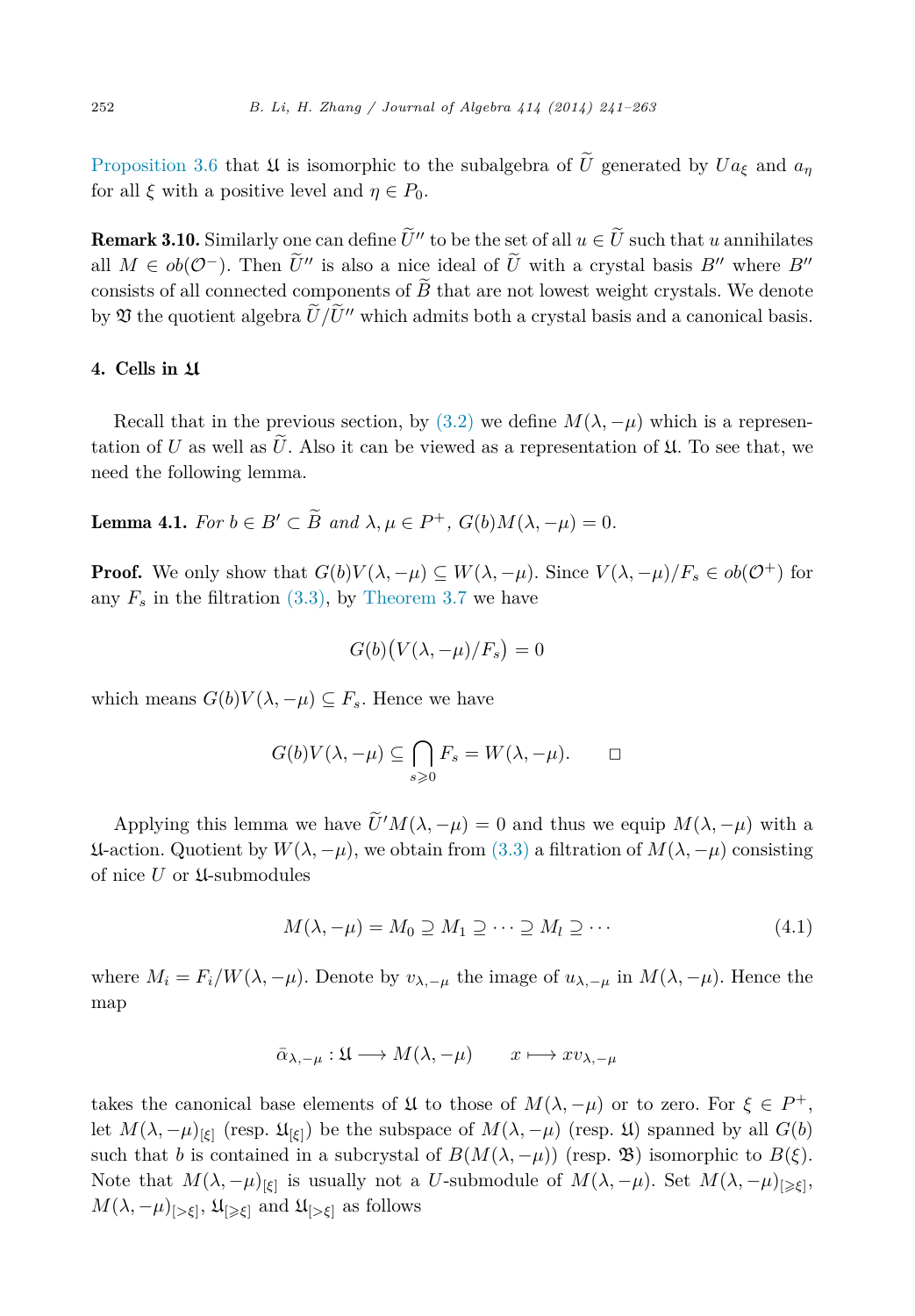<span id="page-12-0"></span>
$$
\begin{aligned} M(\lambda,-\mu)_{[\geqslant\xi]} \triangleq & \bigoplus_{\eta\geqslant\xi}M(\lambda,-\mu)_{[\eta]}, \qquad \mathfrak{U}_{[\geqslant\xi]} \triangleq & \bigoplus_{\eta\geqslant\xi}\mathfrak{U}_{[\eta]},\\ M(\lambda,-\mu)_{[\geqslant\xi]} \triangleq & \bigoplus_{\eta\geqslant\xi}M(\lambda,-\mu)_{[\eta]}, \qquad \mathfrak{U}_{[\geqslant\xi]} \triangleq & \bigoplus_{\eta\geqslant\xi}\mathfrak{U}_{[\eta]}. \end{aligned}
$$

For a *U*-module  $M \in ob(\mathcal{O}^+)$  with a canonical basis, M can be written as  $M =$  $\bigoplus_{\lambda \in P^+} M[\lambda]$  where  $M[\lambda]$  is the sum of all submodules of *M* isomorphic to  $V(\lambda)$ . Here  $M[\lambda]$  is usually not nice. But it is known in [5, [Proposition 27.1.7\]](#page-22-0) that  $M[\xi]$  is a nice *U*-submodule of *M* for a maximal  $\xi$ , i.e.  $\xi$  is maximal in the sense of dominant order among all  $\lambda$  such that  $M[\lambda] \neq 0$ . Moreover, both  $M[\geq \xi] \triangleq \bigoplus_{\lambda \geq \xi} M[\lambda]$  and  $M[\geq \xi] \triangleq \bigoplus_{\lambda \geq \xi} M[\lambda]$  are nice. In particular, when **g** is of finite type,  $M(\lambda, -\mu)_{\in \geq \xi}$  =  $M(\lambda, -\mu)[\geq \xi].$ 

Similar to [5, [Lemma 29.1.3\]](#page-22-0) we have the following lemma.

**Lemma 4.2.** *For*  $x \in \mathfrak{U}$  *and*  $\xi \in P^+$ *, the following are equivalent* 

 $(i)$   $x \in \mathfrak{U}_{\{\geq \xi\}}$ . (*ii*) *For all*  $\lambda, \mu \in P^+, xv_{\lambda, -\mu} \in M(\lambda, -\mu)_{|\geq \xi|}$ . (*iii*) *For any*  $M \in ob(\mathcal{O}^+)$  *and*  $m \in M$ ,  $xm \in M[\geq \xi]$ . (*iv*) If x acts on  $V(\eta)$  as a nonzero map for some  $\eta \in P^+$ , then  $\eta \geq \xi$ .

**Proof.** It is clear that the equivalence of (*i*) and (*ii*) follows from definitions of  $\mathfrak{U}_{\mathfrak{z}}\neq\mathfrak{z}$  and  $M(\lambda, -\mu)_{\leq \xi}$ . (*iii*) and (*iv*) are equivalent since any  $M \in ob(\mathcal{O}^+)$  can be written as a direct sum of some  $V(\eta)$ . If *x* satisfies (*iii*) we show that it satisfies (*ii*). Set  $x = \sum k_b G(b)$ . Assume that (*ii*) does not hold, then there exists some  $b_0 \in B(M(\lambda, -\mu)) \subseteq \mathfrak{B}$  with  $k_{b_0} \neq 0$  such that  $b_0$  is contained in a subcrystal of  $\mathfrak{B}$  isomorphic to  $B(\eta)$  with  $\eta \ngeq \xi$ . It follows that there exists an *s* such that  $G(b_0) \in M_s$  but  $G(b_0) \notin M_{s+1}$  where  $M_s$  and  $M_{s+1}$  are in the filtration  $(4.1)$ . Thus

$$
M_s/M_{s+1} \cong V(\eta).
$$

Set  $M \triangleq M(\lambda, -\mu)/M_{s+1}$  and  $m = v_{\lambda, -\mu} + M_{s+1} \in M$ . Then  $M \in ob(\mathcal{O}^+)$  and  $xm \notin$  $M[\geq \xi]$  which contradicts *(iii)*. Conversely we show that *(ii)* implies *(iii)*. For any  $M \in$  $ob(\mathcal{O}^+)$  and  $m \in M_\theta$ , there exist  $\lambda, \mu \in P^+$  with  $\lambda - \mu = \theta$  such that  $xv_{\lambda, -\mu} \neq 0$  and  $\phi: V(\lambda, -\mu) \longrightarrow M$ ,  $u_{\lambda, -\mu} \longmapsto m$  is a nonzero homomorphism of *U*-modules. As in the proof of [Theorem 3.7,](#page-9-0) one can see that  $\phi(W(\lambda, -\mu)) = 0$ . Hence we have

$$
\bar{\phi}: M(\lambda, -\mu) \longrightarrow M, \qquad v_{\lambda, -\mu} \longmapsto m
$$

a homomorphism of both *U*-modules and U-modules. As is proved before, there exists an *s* such that the weights of the generators of  $M_s$  are not lower than or equal to any weight in *M*. Hence  $\phi(M_s) = 0$  and furthermore,  $\phi$  factors through the U-map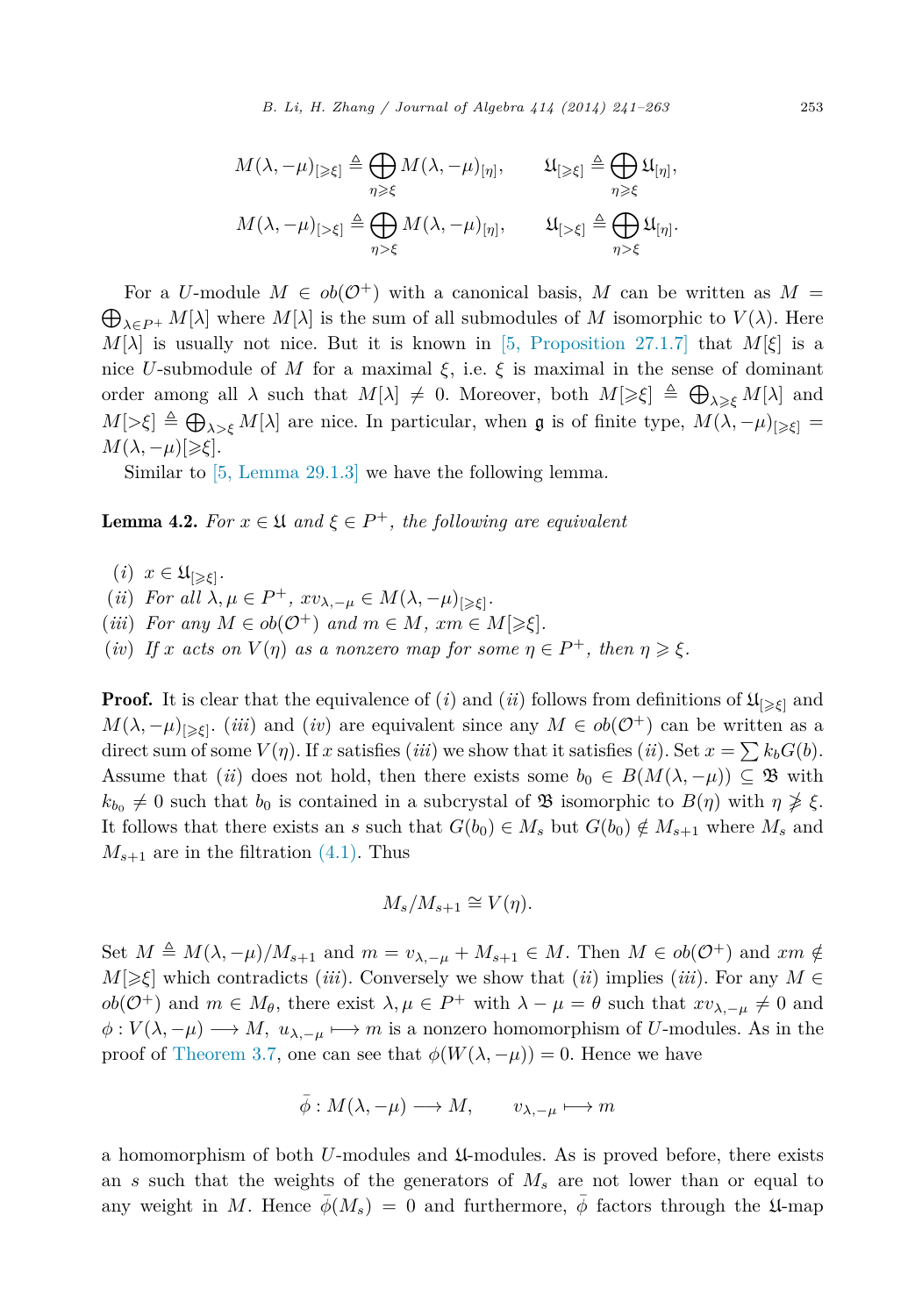<span id="page-13-0"></span> $\bar{\phi}'$  :  $M(\lambda, -\mu)/M_s \longrightarrow M$ ,  $v_{\lambda, -\mu} + M_s \longmapsto m$ . Since  $xv_{\lambda, -\mu} \in M(\lambda, -\mu)_{|\geqslant \xi|}$  and  $M(\lambda, -\mu)/M_s \in ob(\mathcal{O}^+),$ 

$$
x(v_{\lambda,-\mu} + M_s) \in (M(\lambda, -\mu)/M_s)[\geq \xi].
$$

It follows that  $\bar{\phi}'(x(v_{\lambda,-\mu} + M_s)) = xm \in M[\geq \xi]$  which proves (*iii*).  $\Box$ 

Similarly one can prove the following lemma since

$$
\mathfrak{U}_{[\mathbb{m} \xi]} = \sum_{\eta > \xi} \mathfrak{U}_{[\geqslant \eta]}, \qquad M_{[\geqslant \xi]} = \sum_{\eta > \xi} M_{[\geqslant \eta]}, \qquad M(\lambda, -\mu)_{[\geqslant \xi]} = \sum_{\eta > \xi} M(\lambda, -\mu)_{[\geqslant \eta]}.
$$

**Lemma 4.3.** *For*  $x \in \mathfrak{U}$  *and*  $\xi \in P^+$ *, the following are equivalent* 

- $(i)$   $x \in \mathfrak{U}_{\lceil \geq \varepsilon \rceil}$ .
- $(iii)$  *For all*  $\lambda, \mu \in P^+$ ,  $xv_{\lambda,-\mu} \in M(\lambda, -\mu)_{|\geq \xi|}$ .
- (*iii*) *For any*  $M \in ob(\mathcal{O}^+)$  *and*  $m \in M$ ,  $xm \in M[\geq \xi]$ .
- (*iv*) *If x acts on*  $V(\eta)$  *as a nonzero map for some*  $\eta \in P^+$ *, then*  $\eta > \xi$ *.*

The corollary below follows immediately from [Lemma 4.2](#page-12-0) and Lemma 4.3.

**Corollary 4.4.** *Both*  $\mathfrak{U}_{\{\geq \xi\}}$  *and*  $\mathfrak{U}_{\{\geq \xi\}}$  *are nice two-sided ideals of*  $\mathfrak{U}$  *for any*  $\xi \in P^+$ *.* 

**Remark 4.5.** For  $\xi \in P^+$ , we can define  $\mathfrak{V}_{\xi-\xi}$  (resp.  $\mathfrak{V}_{\xi-\xi}$ ) to be the subset of  $\mathfrak V$ consisting of all *x* such that  $\eta \geq \xi$  (resp.  $\eta > \xi$ ) if *x* acts on  $V(-\eta)$  as a nonzero map. Similarly both of them are nice ideals of  $\mathfrak{V}$ .

For an integrable left *U*-module *M* with finite dimensional weight spaces, let *M*◦ denote the graded dual of *M*, i.e.  $M^{\circ} = \bigoplus_{\theta \in P} M_{\theta}^*$  where  $M = \bigoplus_{\theta \in P} M_{\theta}$ . Then there is a right *U*-action on *M*◦ as

$$
(f \cdot x)(v) = f(xv) \quad \text{for } f \in M^{\circ}, \ v \in M, x \in U.
$$

For instance,  $V(\lambda)^\circ$  is an irreducible integrable right *U*-module with highest weight  $\lambda \in P^+$ . Given a right *U*-module *M*, we denote by <sup>\*</sup>*M* the same *k*-vector space equipped with a left *U*-action as

$$
x \circ m = m \cdot x^* \quad \text{for } x \in U, \ m \in {}^*M,
$$

where  $x^*$  is the image of x under the anti-automorphism  $*$ . It is clear that  $^*V(\lambda)$ ° ≃ *V*(- $\lambda$ ) as left *U*-modules for  $\lambda \in \pm P^+$ . Given a left *U*-module *N*, define  $\omega$ *N* to be the left *U*-module with the underlying space  $^{\omega}N = N$  such that

$$
x \circ v = \omega(x) \cdot v \quad \text{for } x \in U, \ v \in {}^{\omega}N.
$$

See that  $\omega V(\lambda) \cong V(-\lambda)$  for  $\lambda \in \pm P^+$ .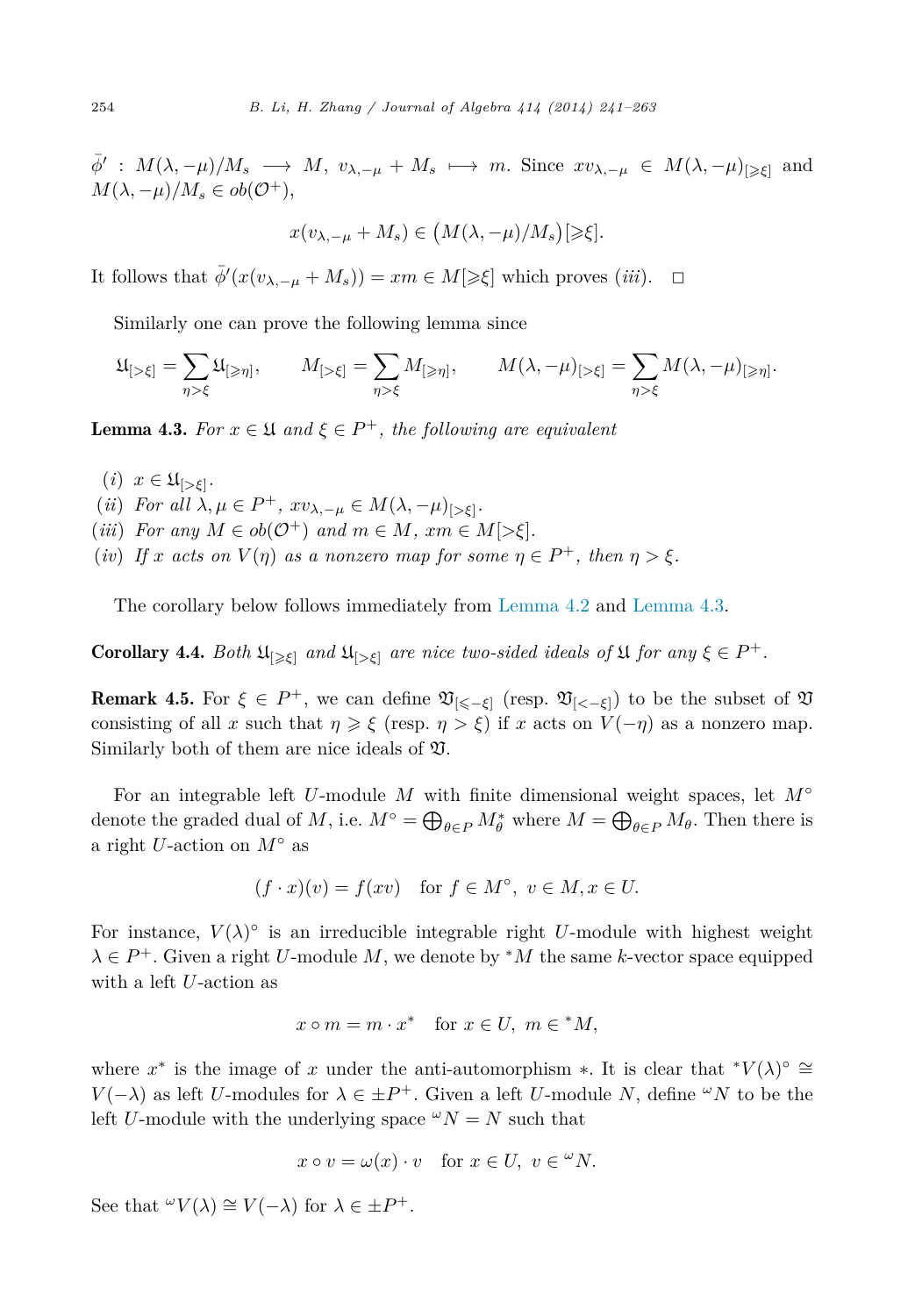#### Lemma 4.6.

- (*i*) *Both*  $*$  *and*  $\omega$  *on*  $\widetilde{U}$  *induce bijections*  $*$ ,  $\omega$  :  $\mathfrak{U} \longleftrightarrow \mathfrak{V}$ .
- $(iii)$  *There are bijections* \*,  $\omega : \mathfrak{U}_{\llbracket \geq \xi \rrbracket} \longleftrightarrow \mathfrak{V}_{\llbracket \leq -\xi \rrbracket}$  *and* \*,  $\omega : \mathfrak{U}_{\llbracket > \xi \rrbracket} \longleftrightarrow \mathfrak{V}_{\llbracket < -\xi \rrbracket}$  *for*  $\xi \in P^+$ *.*

**Proof.** To prove (*i*), it is sufficient to show that  $*(U') = U''$  and  $\omega(U') = U''$ . For  $b \in B'$ , *G*(*b*) annihilates all *V*(*λ*) for  $\lambda \in P^+$ . Then we have  $G(b) \circ {}^*V(-\lambda)^\circ = 0$  for all  $\lambda \in P^+$ which implies that  $G(b)^* = G(b^*)$  annihilates all  $V(-\lambda)$  for  $\lambda \in P^+$ . Hence  $*(U') \subseteq U''$ . Similarly we have  $*(\bar{U}'') \subseteq \bar{U}'$ . It follows from  $*^2 = id$  on  $\bar{U}$  that  $*(\bar{U}') = \bar{U}''$ . Given  $b \in B'$ ,  $G(b)$  annihilates all  $\omega V(-\lambda)$  for  $\lambda \in P^+$ . It implies that  $\omega(G(b))$  annihilates all *V*(−*λ*) for  $\lambda \in P^+$  and thus  $\omega(U') \subseteq U''$ . The proof of the equality is similar to that for \*. In order to prove  $(ii)$ , we only show  $*(\mathfrak{U}_{\llbracket \geqslant \xi \rrbracket}) \subseteq \mathfrak{V}_{\llbracket \leqslant -\xi \rrbracket}$  and  $\omega(\mathfrak{U}_{\llbracket \geqslant \xi \rrbracket}) \subseteq \mathfrak{V}_{\llbracket \leqslant -\xi \rrbracket}$ . Given  $x \in \mathfrak{U}_{\{\geq \xi\}}$ , if  $x^*$  acts on  $V(-\eta)$ ,  $\eta \in P^+$ , as a nonzero map, one can see that  $x(*V(-\eta)°) = xV(\eta) \neq 0$  which implies  $\eta \geq \xi$ . Hence  $x^* \in \mathfrak{V}_{\lfloor \xi - \xi \rfloor}$ . Similarly if  $\omega(x)$ acts on  $V(-\eta)$  for some  $\eta \in P^+$ , as a nonzero map, then  $\omega(x)V(-\eta) = x \circ \omega V(-\eta) =$  $xV(\eta) \neq 0$ . Hence  $\eta \geq \xi$  which implies  $\omega(x) \in \mathfrak{V}_{\{\leq \xi\}}$ .  $\Box$ 

Note that  $\mathfrak{U}$  can be written as a direct sum of vector spaces  $\bigoplus_{\xi \in P^+} \mathfrak{U}_{[\xi]}$ . We have an isomorphism

$$
\mathfrak{U}_{[\geqslant \xi]}/\mathfrak{U}_{[\geqslant \xi]}\cong \mathfrak{U}_{[\xi]}
$$

as *k*-vector spaces. Furthermore,  $\mathfrak{U}_{[\geq \xi]} / \mathfrak{U}_{[\geq \xi]}$  is an algebra as well as a  $\mathfrak{U}$ -bimodule which we call a *two-sided cell module* of  $\mathfrak U$  and denote by  $\mathfrak U(\xi)$  for simplicity. This cell naturally inherits from  $\mathfrak{U}$  a canonical basis and its crystal basis is a family of copies of  $B(\xi)$ . We have the following result similar to [5, [Theorem 29.3.3\].](#page-22-0)

**Proposition 4.7.** *For*  $\xi \in P^+$ *,* 

- $(i)$   $\mathfrak{U}(\xi)$  decomposes into a direct sum of nice irreducible highest weight left U-submod*ules, each summand is isomorphic to*  $V(\xi)$ *.*
- $(iii)$   $\mathfrak{U}(\xi)$  decomposes into a direct sum of nice irreducible highest weight right U-submod*ules, each summand is isomorphic to*  $V(\xi)^\circ$ *.*
- $(iii) \mathfrak{U}(\xi) \cong V(\xi) \otimes V(\xi)^\circ \text{ as } U \text{ or } \mathfrak{U}\text{-bimodules.}$

**Proof.** (*i*) is obvious. Since we have bijections

$$
\omega \circ * : \mathfrak{U}_{[\geqslant \xi]} \longleftrightarrow \mathfrak{U}_{[\geqslant \xi]}, \qquad \mathfrak{U}_{[\geqslant \xi]} \longleftrightarrow \mathfrak{U}_{[\geqslant \xi]}
$$

by Lemma 4.6,  $\omega \circ *$  induces an anti-automorphism of  $\mathfrak{U}(\xi)$ . Applying  $\omega \circ *$  to any summand *V* in (*i*), we obtain a nice irreducible right *U*-module  $\omega \circ \ast$  *(V)* by [Corollary 2.7](#page-6-0) and this proves (*ii*). Let  $\phi$  be the restricting map on  $\mathfrak{U}_{\{\geq \xi\}}$  of the U-action on  $V(\xi)$ , i.e.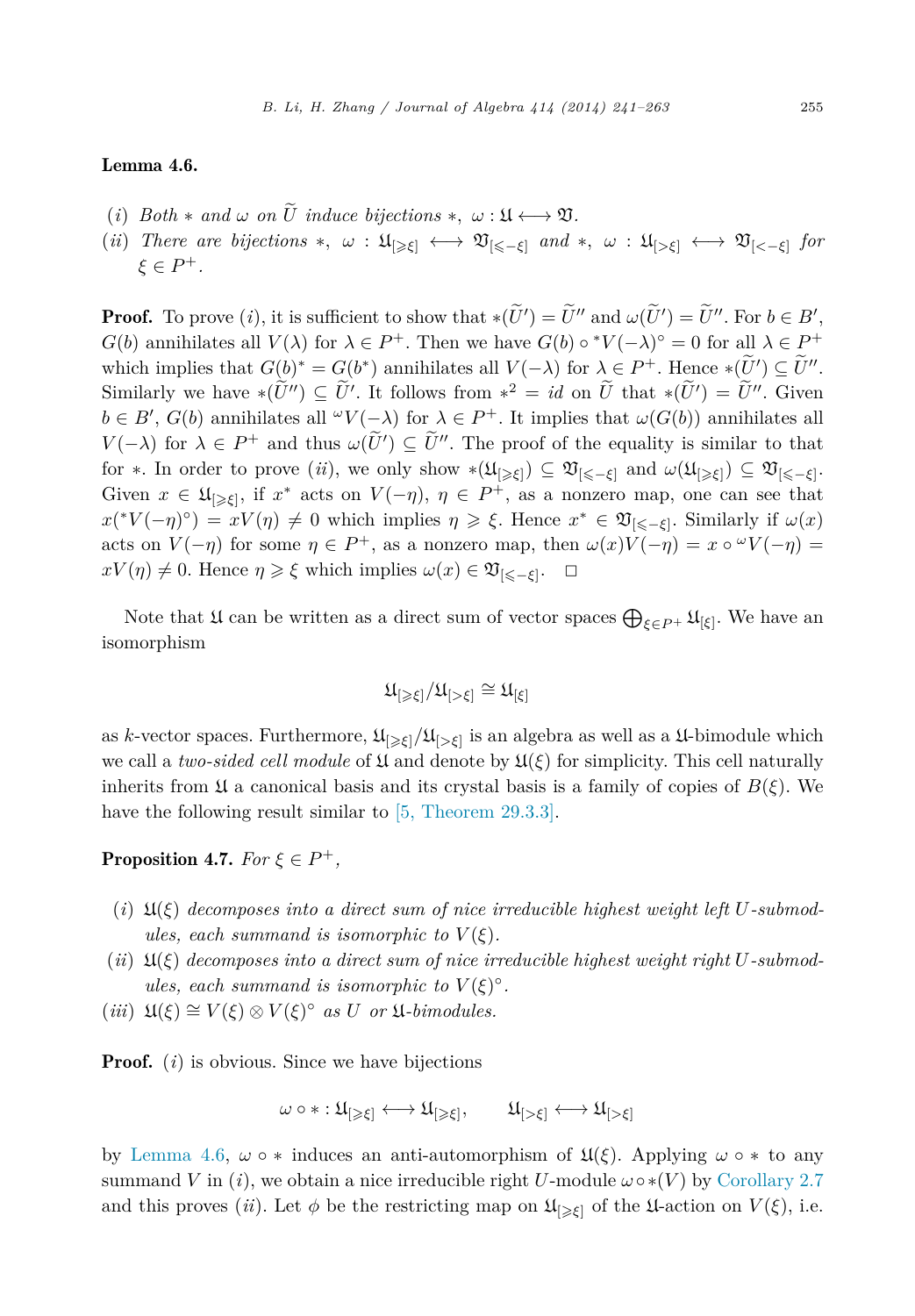<span id="page-15-0"></span> $\phi: \mathfrak{U}_{\mathfrak{g}} \longrightarrow End_k(V(\xi))$ . Then  $\phi$  is a homomorphism of algebras without 1. It can be seen from [Lemma 4.3](#page-13-0) that the kernel of  $\phi$  is exactly  $\mathfrak{U}_{[\geq \xi]}$  and thus the induced map  $\bar{\phi}$  :  $\mathfrak{U}(\xi) \longrightarrow End_k(V(\xi))$  is injective. We view  $V(\xi) \otimes V(\xi)$ <sup>°</sup> as a subset of  $End_k(V(\xi))$ , i.e.

$$
(x \otimes f)(v) = f(v)x
$$
 for  $x, v \in V(\xi), f \in V(\xi)^{\circ}$ .

It is easy to see that  $V(\xi) \otimes V(\xi)$ <sup>o</sup> is a *U* or  $\mathfrak{U}$ -subbimodule as well as a subalgebra of *End*<sub>*k*</sub>( $V(\xi)$ ) where *U* or  $\mathfrak{U}$  acts on  $V(\xi) \otimes V(\xi)$ <sup>°</sup> as

$$
(x(v \otimes f)y)(m) = f(ym)xv \text{ for } v, m \in V(\xi), f \in V(\xi)^{\circ}, x, y \in U \text{ or } \mathfrak{U}.
$$

In fact the  $\bar{\phi}$  defined above maps  $\mathfrak{U}(\xi)$  injectively into  $V(\xi) \otimes V(\xi)$ <sup>°</sup>, and moreover,  $\bar{\phi}$ :  $\mathfrak{U}(\xi) \longrightarrow V(\xi) \otimes V(\xi)$ ° is a homomorphism of *U* or  $\mathfrak{U}$ -bimodules. Fixing a right weight  $\eta \in P$ ,  $\mathfrak{U}(\xi)a_{\eta}$  is, by [Proposition 2.3,](#page-5-0) a direct sum of dim  $V(\xi)_{\eta}$  copies of  $V(\xi)$  as a left  $\mathfrak{U}\text{-module}$ , where we denote the image of  $a_{\eta}$  in  $\mathfrak{U}(\xi)$  by the same symbol. Hence  $\overline{\phi}$ :  $\mathfrak{U}(\xi) \longrightarrow V(\xi) \otimes V(\xi)$ ° is surjective and  $\mathfrak{U}(\xi) \cong V(\xi) \otimes V(\xi)$ °.  $\Box$ 

#### 5. Quantum coordinate algebra

### *5.1.* U◦

For  $U_1, U_2 \in \{U, U_{\mathbb{Z}}, U', \mathfrak{U}, U$ -modules with canonical bases}, let  $U_1 \otimes U_2$  be the set of all formal (possibly infinite) linear combinations

$$
\sum k_{b_1,b_2}G(b_1)\otimes G(b_2),
$$

where  $k_{b_1,b_2} \in k$  or  $\mathbb{Z}[q,q^{-1}]$ . For  $\lambda, \lambda_1, \lambda_2 \in P$ , the comultiplication in *U* induces the map  $\Delta_{\lambda,\lambda_1,\lambda_2}: U_{\alpha\lambda} \longrightarrow U_{\alpha\lambda_1} \otimes U_{\alpha\lambda_2}$  where  $\Delta_{\lambda,\lambda_1,\lambda_2}$  is nonzero only if  $\lambda = \lambda_1 + \lambda_2$ . Set

$$
\Delta = \sum_{\lambda,\lambda_1,\lambda_2 \in P} \Delta_{\lambda,\lambda_1,\lambda_2} : \widetilde{U} \longrightarrow \widetilde{U} \mathbin{\widehat{\otimes}} \widetilde{U}.
$$

For  $a, b, c \in \overline{B}$ , we define  $\hat{m}_a^{b,c} \in k$  to satisfy that

$$
\Delta\big(G(a)\big) = \sum_{b,c} \hat{m}_a^{b,c} G(b) \otimes G(c).
$$

Note that restricting  $\Delta$  on  $\tilde{U}_{\mathbb{Z}}$ , we have in [5, [23.2.3\]](#page-22-0)

$$
\Delta: \widetilde{U}_{\mathbb{Z}} \longrightarrow \widetilde{U}_{\mathbb{Z}} \widehat{\otimes} \widetilde{U}_{\mathbb{Z}}.
$$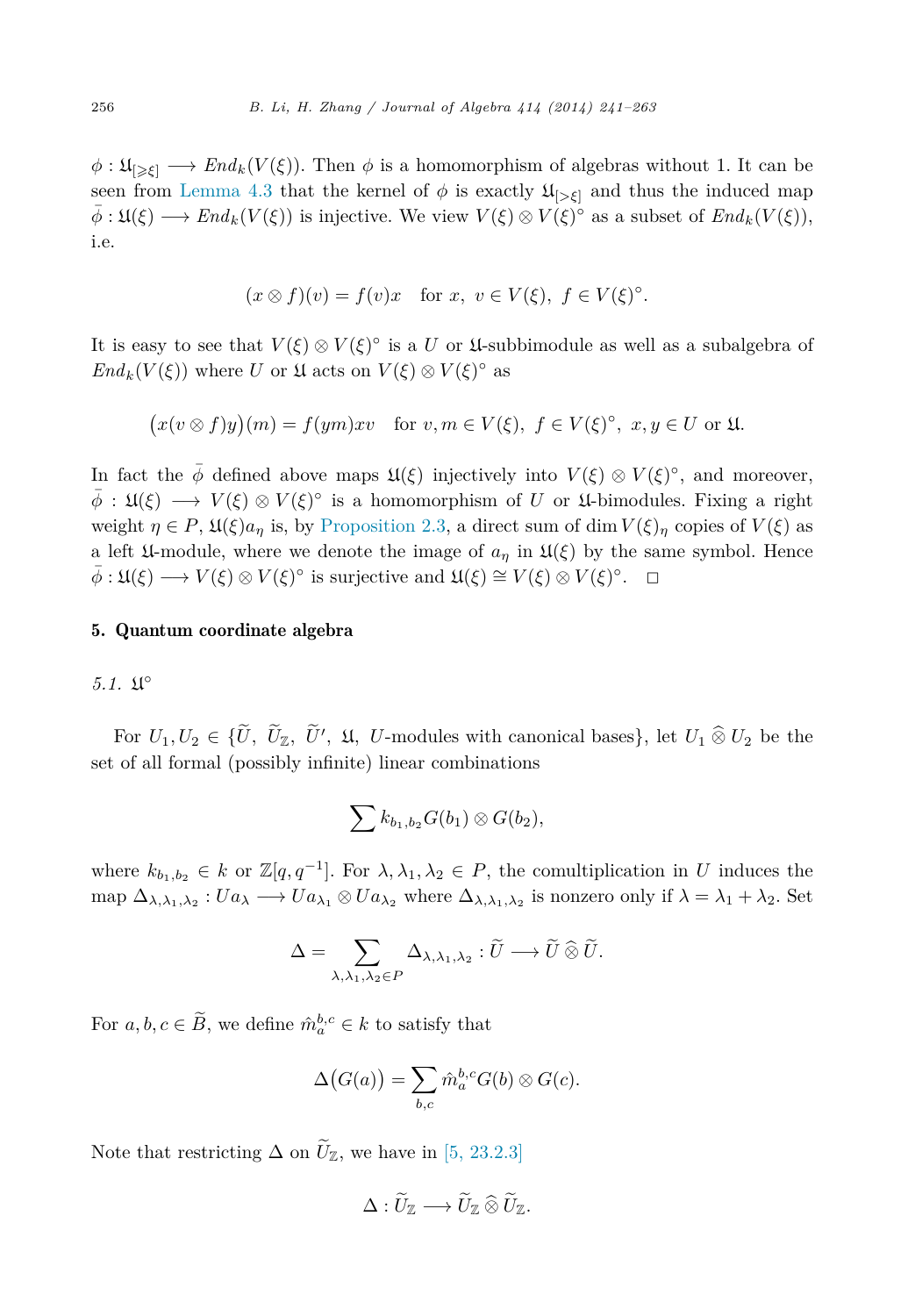<span id="page-16-0"></span>Since  $\{G(b) \mid b \in B\}$  forms a  $\mathbb{Z}[q, q^{-1}]$ -basis of  $U_{\mathbb{Z}}$ , the structure constant  $\hat{m}_a^{b,c}$  is actually in  $\mathbb{Z}[q, q^{-1}]$ . For  $\lambda$ ,  $\lambda_1$ ,  $\lambda_2$ ,  $\mu$ ,  $\mu_1$ ,  $\mu_2 \in P^+$  with  $\lambda = \lambda_1 + \lambda_2$  and  $\mu = \mu_1 + \mu_2$ , let  $\tau_1$ ,  $\tau_2$ be the *U*-module homomorphism

$$
\tau_1: V(\lambda) \longrightarrow V(\lambda_1) \otimes V(\lambda_2), \qquad u_{\lambda} \longmapsto u_{\lambda_1} \otimes u_{\lambda_2},
$$
  

$$
\tau_2: V(-\mu) \longrightarrow V(-\mu_1) \otimes V(-\mu_2), \qquad u_{-\mu} \longmapsto u_{-\mu_1} \otimes u_{-\mu_2}.
$$

Set  $R_{\lambda_2,-\mu_1}$  to be the unique isomorphism of *U*-modules (the *R*-matrix)

$$
R_{\lambda_2,-\mu_1}: V(\lambda_2) \otimes V(-\mu_1) \longrightarrow V(-\mu_1) \otimes V(\lambda_2)
$$

such that  $R_{\lambda_2,-\mu_1}(u_{\lambda_2} \otimes u_{-\mu_1}) = u_{-\mu_1} \otimes u_{\lambda_2}$ . Let  $\tau$  be the composition of  $\tau_1 \otimes \tau_2$  and  $1 \otimes R_{\lambda_2,-\mu_1} \otimes 1$ , i.e.

$$
V(\lambda, -\mu) \xrightarrow{\tau_1 \otimes \tau_2} V(\lambda_1) \otimes V(\lambda_2) \otimes V(-\mu_1) \otimes V(-\mu_2)
$$
\n
$$
\downarrow 1 \otimes R_{\lambda_2, -\mu_1} \otimes 1
$$
\n
$$
V(\lambda_1, -\mu_1) \otimes V(\lambda_2, -\mu_2)
$$

Let *ρ* be the map  $\rho : \tilde{U} \widehat{\otimes} \tilde{U} \longrightarrow V(\lambda_1, -\mu_1) \widehat{\otimes} V(\lambda_2, -\mu_2)$  such that

$$
\rho\Bigl(\sum k_{a,b}G(a)\otimes G(b)\Bigr)=\sum k_{a,b}\bigl(G(a)u_{\lambda_1,-\mu_1}\bigr)\otimes \bigl(G(b)u_{\lambda_2,-\mu_2}\bigr).
$$

One can see that  $\widetilde{U}$  acts on  $u_{\lambda_1,-\mu_1} \otimes u_{\lambda_2,-\mu_2}$  as a map which can be obtained through  $\Delta$ . More precisely, we have a commutative diagram

$$
\widetilde{U} \longrightarrow \widetilde{U} \widehat{\otimes} \widetilde{U}
$$
\n
$$
\downarrow \gamma
$$
\n
$$
V(\lambda_1, -\mu_1) \otimes V(\lambda_2, -\mu_2) \longrightarrow V(\lambda_1, -\mu_1) \widehat{\otimes} V(\lambda_2, -\mu_2)
$$

where  $\gamma(x) = x(u_{\lambda_1, -\mu_1} \otimes u_{\lambda_2, -\mu_2})$  and *i* is the canonical inclusion.

Proposition 5.1. *The following diagram is commutative*

$$
\widetilde{U} \xrightarrow{\Delta} \operatorname{Im}(\Delta)
$$
\n
$$
\begin{cases}\n\alpha_{\lambda,-\mu} & \downarrow \rho|_{\operatorname{Im}_{\Delta}} \\
V(\lambda,-\mu) \xrightarrow{\tau} V(\lambda_1,-\mu_1) \otimes V(\lambda_2,-\mu_2)\n\end{cases}
$$
\n(5.1)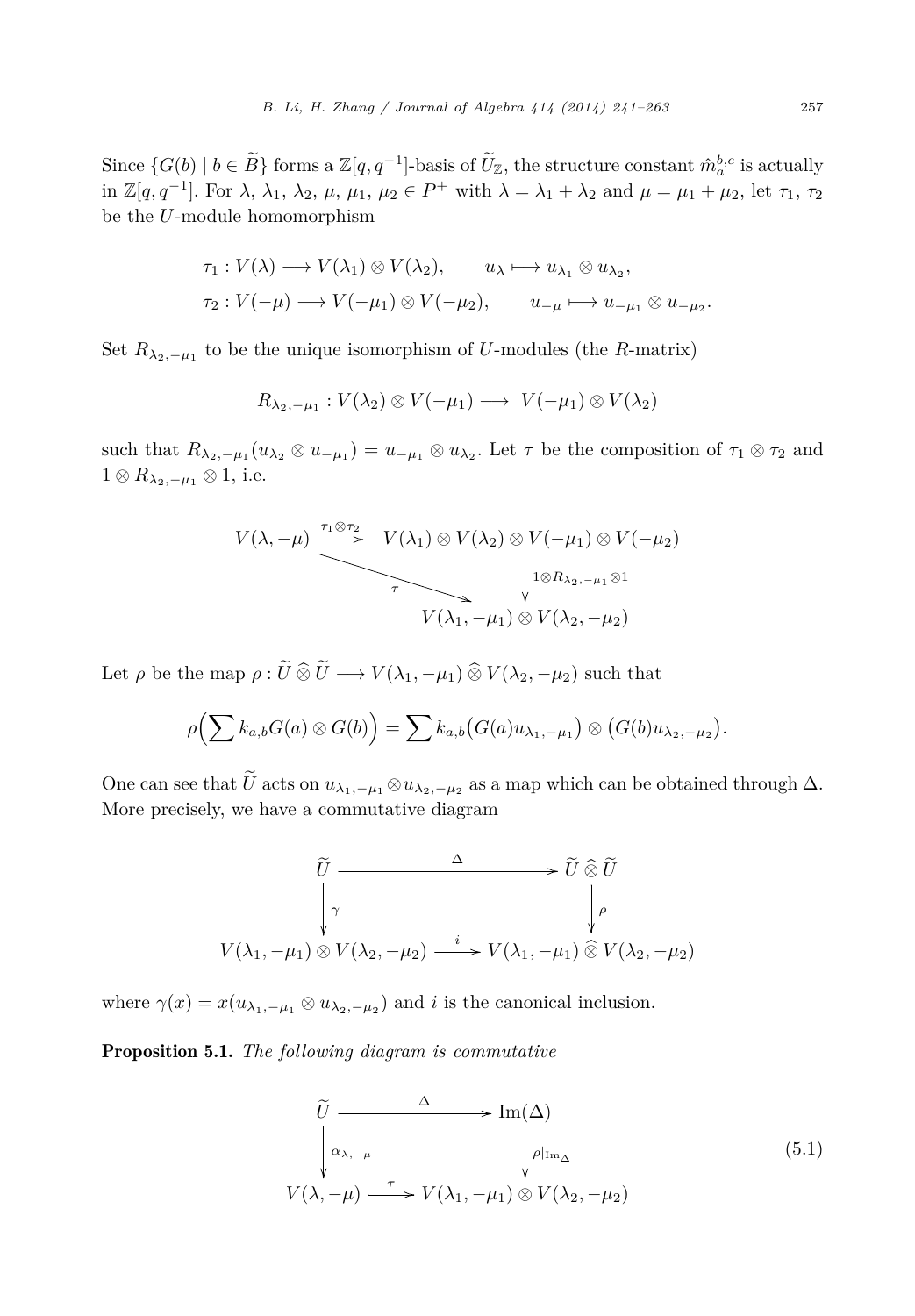<span id="page-17-0"></span>**Proof.** We regard  $\widetilde{U} \widehat{\otimes} \widetilde{U}$  as a left  $\widetilde{U}$ -module through  $\Delta$ . Hence all the maps are homomorphisms of U-modules. It is easy to check that the two compositions in the diagram coincide when applied to  $a_{\xi}$  for any  $\xi \in P$ .  $\Box$ 

 $\mathbf{Lemma 5.2.} \Delta(U') \subseteq U' \otimes U + U \otimes U'.$ 

**Proof.** We assume that  $\Delta(U') \nsubseteq U' \otimes U + U \otimes U'$ . Then there exist  $a \in B'$  and  $b, c \in B \setminus B'$ such that  $\hat{m}_a^{b,c} \neq 0$ . We suppose that  $b \in B(\lambda_1, -\mu_1)$  and  $c \in B(\lambda_2, -\mu_2)$  for some  $\lambda_1$ ,  $\lambda_2, \mu_1, \mu_2 \in P^+$ . By [Proposition 5.1,](#page-16-0) we have

$$
\rho\Delta\big(G(a)\big)=\tau\alpha_{\lambda,-\mu}\big(G(a)\big)\neq 0
$$

where  $\lambda = \lambda_1 + \lambda_2$ ,  $\mu = \mu_1 + \mu_2$ . Hence  $a \in B(\lambda, -\mu)$ . It is known that there is a nice filtration of  $V(\lambda_i, -\mu_i)$ 

$$
V(\lambda_i, -\mu_i) = F_{i,0} \supseteq F_{i,1} \supseteq \cdots \supseteq F_{i,l} \supseteq \cdots \tag{5.2(i)}
$$

for  $i = 1, 2$ . Since  $b, c \notin B'$ , there exist *s* and *t* such that  $G(b) \in F_{1,s}$ ,  $G(b) \notin F_{1,s+1}$  and  $G(c) \in F_{2,t}$ ,  $G(c) \notin F_{2,t+1}$ . Let  $\pi$  be the canonical map

$$
\pi: V(\lambda_1, -\mu_1) \otimes V(\lambda_2, -\mu_2) \longrightarrow (V(\lambda_1, -\mu_1)/F_{1,s+1}) \otimes (V(\lambda_2, -\mu_2)/F_{2,t+1})
$$

where  $(V(\lambda_1, -\mu_1)/F_{1,s+1}) \otimes (V(\lambda_2, -\mu_2)/F_{2,t+1})$  is an object in  $\mathcal{O}^+$ , denoted by M. Let *m* be the image of  $u_{\lambda_1,-\mu_1} \otimes u_{\lambda_2,-\mu_2}$  in *M*. It follows from the assumption that  $\pi \tau \alpha_{\lambda,-\mu}(G(a)) = G(a)m \neq 0$ . This contradicts that  $a \in B'$  by [Theorem 3.7.](#page-9-0)  $\Box$ 

It follows from the lemma that  $\Delta$  induces the map  $\bar{\Delta} : \mathfrak{U} \longrightarrow \mathfrak{U} \widehat{\otimes} \mathfrak{U}$ . For  $a, b, c \in \mathfrak{B}$ , similarly we define  $\tilde{m}_a^{b,c}$  to satisfy that

$$
\bar{\Delta}(G(a)) = \sum_{b,c} \tilde{m}_a^{b,c} G(b) \otimes G(c).
$$

It is clear that  $\tilde{m}_a^{b,c} = \hat{m}_a^{b,c} \in \mathbb{Z}[q, q^{-1}]$  if  $a, b, c \in \mathfrak{B} = B \setminus B'$ . The coassociativity of the comultiplication in *U* implies that

$$
\sum_{c \in \mathfrak{B}} \tilde{m}_c^{a,b} \tilde{m}_e^{c,d} = \sum_{c \in \mathfrak{B}} \tilde{m}_e^{a,c} \tilde{m}_c^{b,d} \tag{5.3}
$$

for any  $a, b, d, e \in \mathfrak{B}$ .

One can see from the proof of Lemma 5.2 that for  $b \in B(\lambda_1, -\mu_1) \cap \mathfrak{B}$  and  $c \in$  $B(\lambda_2, -\mu_2) \bigcap \mathfrak{B}$  with  $\tilde{m}_a^{b,c} \neq 0$ , we have  $a \in B(\lambda_1 + \lambda_2, -\mu_1 - \mu_2)$ . Hence when g is of finite type, the set  $\{a \in \mathfrak{B} \mid \tilde{m}_a^{b,c} \neq 0\}$  is finite for fixed *b,c* above since  $B(\lambda_1 + \lambda_2, -\mu_1 - \mu_2)$ is a finite set. We claim that it is also true for g of any type though  $B(\lambda_1 + \lambda_2, -\mu_1 - \mu_2)$ is not finite any more in other cases.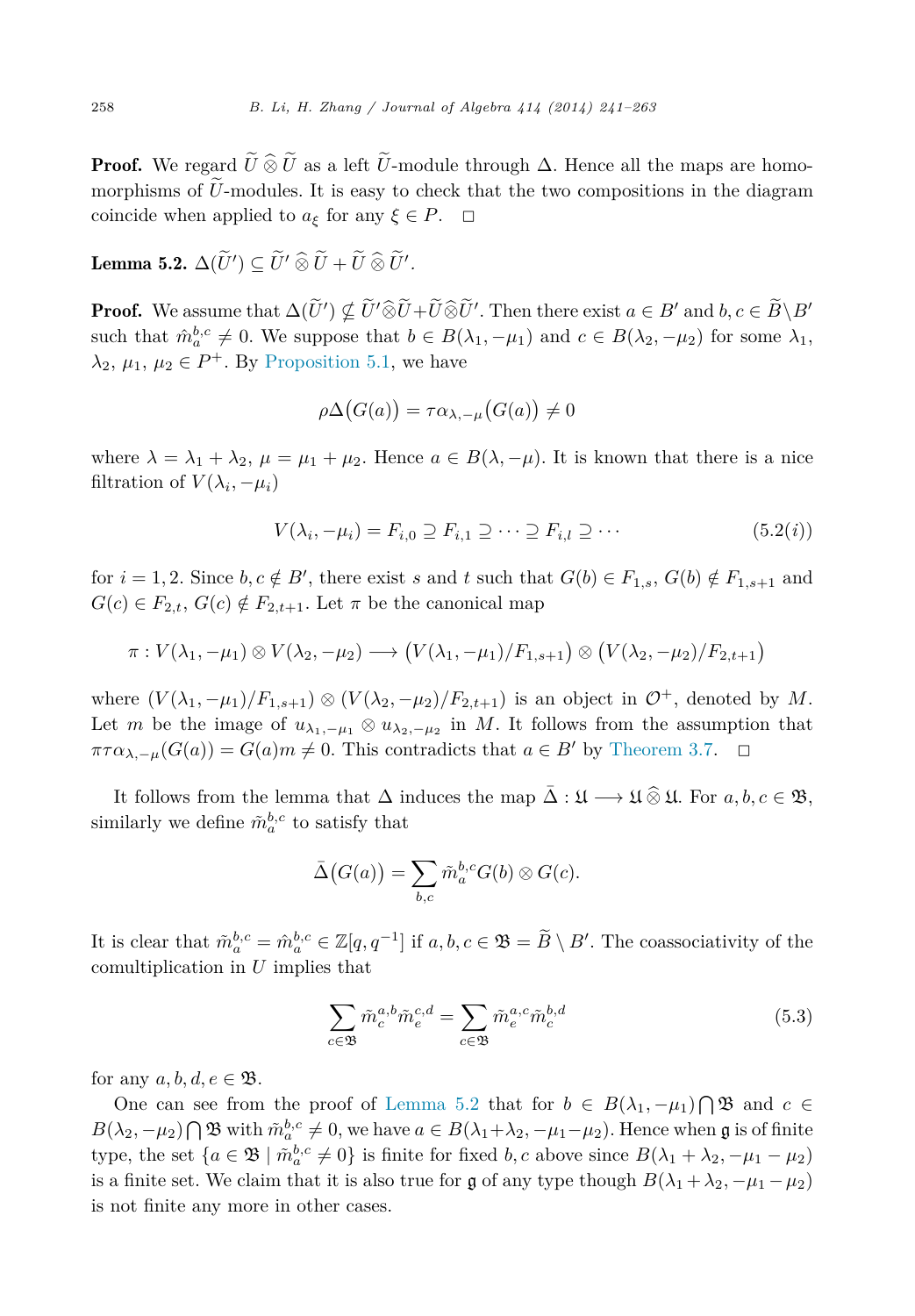<span id="page-18-0"></span>**Theorem 5.3.** For  $b, c \in \mathfrak{B}$ ,  $\{a \in \mathfrak{B} \mid \tilde{m}_a^{b,c} \neq 0\}$  is a finite set.

**Proof.** Assume that  $b \in B(\lambda_1, -\mu_1)_{\xi_1}$  and  $c \in B(\lambda_2, -\mu_2)_{\xi_2}$  with  $\tilde{m}_a^{b,c} \neq 0$ , then  $a \in$  $B(\lambda_1 + \lambda_2, -\mu_1 - \mu_2)_{\xi_1 + \xi_2}$  from the above statement. We suppose that  $G(a) \in \mathfrak{U}_{[\xi]}$ . As in the proof of [Lemma 5.2,](#page-17-0) there exist  $s \ge 0$  and  $t \ge 0$  such that  $G(b) \in F_{1,s}$ ,  $G(b) \notin F_{1,s+1}$ and  $G(c) \in F_{2,t}$ ,  $G(c) \notin F_{2,t+1}$  where  $F_{1,s}$ ,  $F_{1,s+1}$  and  $F_{2,t}$ ,  $F_{2,t+1}$  are in the filtration  $(5.2(1))$  and  $(5.2(2))$  respectively. Define  $\pi$ , *M* and  $m \in M$  as before. Hence we obtain a homomorphism of *U*-modules  $\pi \tau : V(\lambda, -\mu) \longrightarrow M$  where  $\lambda = \lambda_1 + \lambda_2$  and  $\mu = \mu_1 + \mu_2$ . Since  $\tilde{m}_a^{b,c} \neq 0$ , it implies that

$$
\pi\tau\big(G(a)u_{\lambda,-\mu}\big)=G(a)m\neq 0.
$$

Hence  $\xi \leq \eta$  for some  $\eta \in P^+$  such that  $M_\eta \neq 0$  by [Lemma 4.2.](#page-12-0) It follows that there exists an  $l > 0$  such that

$$
\{G(a) \mid \tilde{m}_a^{b,c} \neq 0\} \subseteq F_0 \setminus F_l
$$

where  $F_0$ ,  $F_l$  is in the filtration [\(3.3\).](#page-9-0) Furthermore, there is a bijection between  $\{G(a) \mid$  $\tilde{m}_a^{b,c} \neq 0$ } and its image in  $F_0/F_l$  under the canonical map  $\pi' : F_0 \longrightarrow F_0/F_l$ . Since  $F_0/F_l \in ob(\mathcal{O}^+)$  and

$$
\pi'\big\{G(a)\;\big|\;\tilde{m}_a^{b,c}\neq 0\big\}\subseteq (F_0/F_l)_{\xi_1+\xi_2},
$$

 ${G(a) \in \mathfrak{U} \mid \tilde{m}_a^{b,c} \neq 0}$  is a finite set which proves the theorem.  $\Box$ 

Let  $\mathfrak{U}^*$  be the dual space of  $\mathfrak{U}$ , that is, the set of all linear functions  $\phi : \mathfrak{U} \longrightarrow k$ . For  $b \in \mathfrak{B}$ , set  $b^*$  to be the linear function dual to the canonical base element  $G(b)$ , i.e.

$$
b^*\big(G(c)\big)=\delta_{b,c} \quad \text{for } b,c \in \mathfrak{B}.
$$

Let  $\mathfrak{U}^\circ$  be the subspace of  $\mathfrak{U}^*$  spanned over *k* by  $\{b^* \in \mathfrak{U}^* \mid b \in \mathfrak{B}\}\.$  We define an algebra structure on  $\mathfrak{U}^{\circ}$  by setting

$$
b^* \cdot c^* = \sum_{a \in \mathfrak{B}} \tilde{m}_a^{b,c} a^*.
$$

The sum is well-defined by Theorem 5.3 and the associativity of this multiplication follows from [\(5.3\).](#page-17-0) An integral form of this algebra, denoted by  $\mathfrak{U}^{\circ}_{\mathbb{Z}}$ , is then naturally defined by spanning a free  $\mathbb{Z}[q, q^{-1}]$ -module with the basis  $\{b^* \mid b \in \mathfrak{B}\}.$ 

#### *5.2. Other versions of definition*

Let  $U^*$  be the dual space of  $U$ , that is, the set of all linear functions on  $U$ . The comultiplication in *U* provides a multiplication in  $U^*$ , i.e.  $(f_1 \cdot f_2)(u) = \sum f_1(u_{(1)}) f_2(u_{(2)})$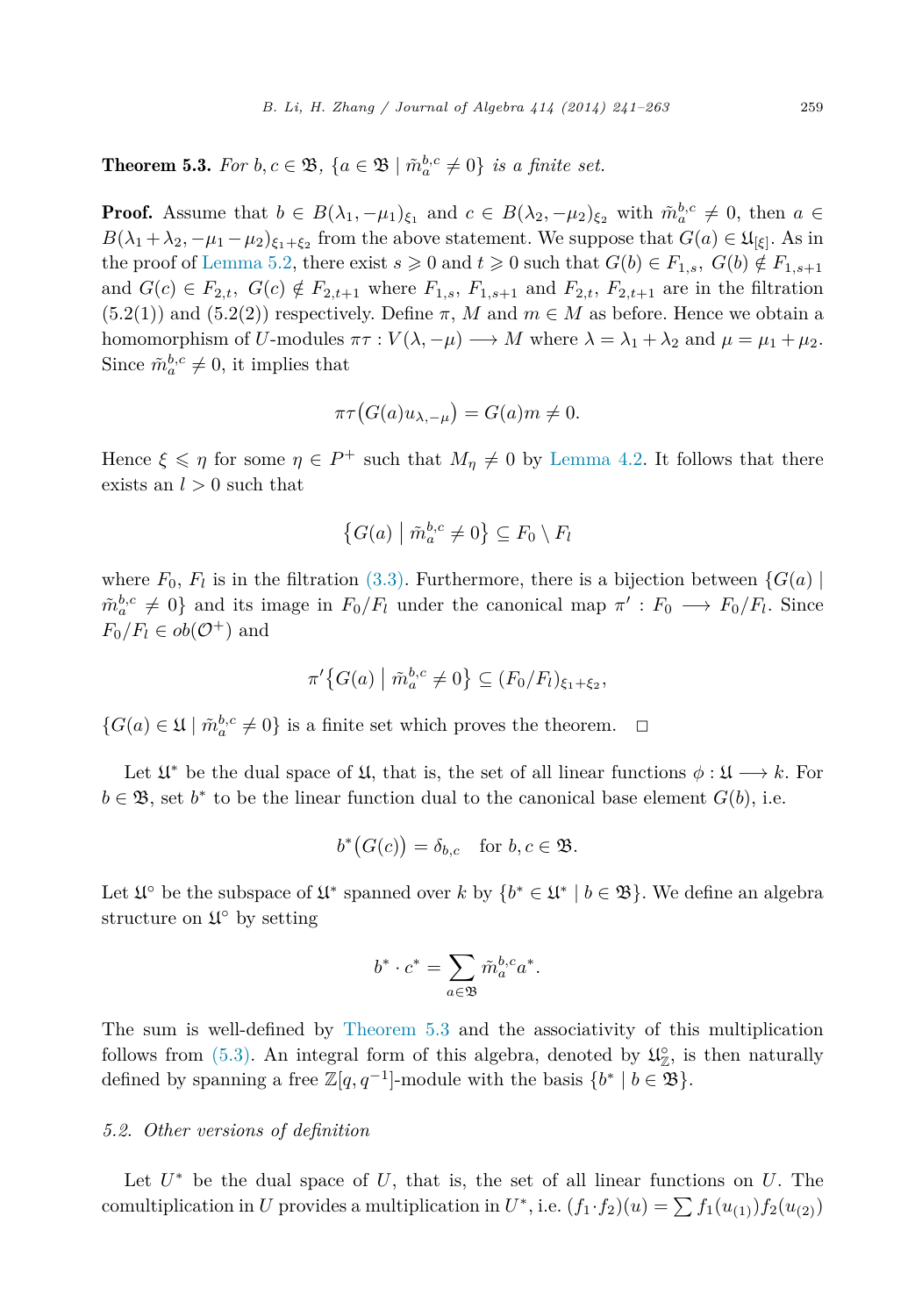where  $\Delta(u) = \sum u_{(1)} \otimes u_{(2)}$ . For a *U*-module  $M \in ob(\mathcal{O}^+)$ , let  $M^{\circ}$  be the graded dual of *M* as before. For  $m \in M$  and  $f \in M^{\circ}$ , we define a *coordinate function*  $m \otimes f$  on *U* as

$$
(m \otimes f)(u) = f(um) \text{ for } u \in U.
$$

**Definition 5.4.** The subalgebra of  $U^*$  generated by all coordinate functions  $m \otimes f \in$  $M \otimes M^{\circ}$  for all  $M \in ob(\mathcal{O}^+)$  is called the quantum coordinate algebra, denoted by  $C_1$ .

For  $m_i \otimes f_i \in M_i \otimes M_i^{\circ}$  with  $M_i \in ob(\mathcal{O}^+), i = 1, 2$ , since

$$
(m_1 \otimes f_1) \cdot (m_2 \otimes f_2) = (m_1 \otimes m_2) \otimes (f_1 \otimes f_2) \in (M_1 \otimes M_2) \otimes (M_1 \otimes M_2)^{\circ}
$$

where  $M_1 \otimes M_2 \in ob(\mathcal{O}^+), C_1$  is actually spanned by all coordinate functions and has a structure of *U*-bimodule. The complete reducibility of category  $\mathcal{O}^+$  implies the following analogue of Peter–Weyl theorem.

**Proposition 5.5.** *(See [\[2\].](#page-22-0))*  $C_1 \cong \bigoplus_{\lambda \in P^+} V(\lambda) \otimes V(\lambda)$ <sup>°</sup> *as U-bimodules and algebras.* 

Given  $\lambda, \mu \in P^+$ , we define a surjective map  $\tilde{\alpha}_{\lambda,-\mu}: U \longrightarrow M(\lambda, -\mu)$  which takes *x* to  $xv_{\lambda,-\mu}$ . Here  $M(\lambda,-\mu)$  inherits from  $V(\lambda,-\mu)$  a canonical basis which also has the stability property as in [\[3\],](#page-22-0) i.e. for  $\lambda, \mu, \theta \in P^+$ , the homomorphism of *U*-modules

$$
\tau_{\lambda+\theta,-\theta-\mu,\lambda,-\mu}:M(\lambda+\theta,-\theta-\mu)\longrightarrow M(\lambda,-\mu)
$$

taking  $v_{\lambda+\theta,-\theta-\mu}$  to  $v_{\lambda,-\mu}$  is nice and surjective. Note that  $M(\lambda,-\mu)$  is usually not in  $\mathcal{O}^+$  for g of affine or indefinite type and more precisely, its weight space might be infinite dimensional. We define  $M(\lambda, -\mu)^\circ$  to be the subspace of  $M(\lambda, -\mu)^*$  spanned by the dual basis associated with the canonical basis of  $M(\lambda, -\mu)$ , i.e.

$$
M(\lambda,-\mu)^\circ = \bigoplus_{b \in B(M(\lambda,-\mu))} k b^\circ
$$

where  $b^{\circ}(G(c)) = \delta_{b,c}$  for  $b, c \in B(M(\lambda, -\mu))$ . One can see that  $\tilde{\alpha}_{\lambda, -\mu}$  induces the injective map

$$
\tilde{\alpha}_{\lambda,-\mu}^* : M(\lambda, -\mu)^{\circ} \longrightarrow U^*.
$$

Denote by  $U(\lambda, -\mu)^*$  the image of  $\tilde{\alpha}^*_{\lambda, -\mu}$ . It follows from the stability property of canonical bases that

$$
U(\lambda,-\mu)^* \subseteq U(\lambda+\theta,-\theta-\mu)^*.
$$

Indeed, for  $b \in B(M(\lambda, -\mu)) \subseteq B(M(\lambda + \theta, -\theta - \mu))$ , we have  $\tilde{\alpha}^*_{\lambda, -\mu}(b^{\circ}) = \tilde{\alpha}^*_{\lambda + \theta, -\theta - \mu}(b^{\circ}),$ still denoted by  $b^\circ$  in  $U^*$  with no confusion.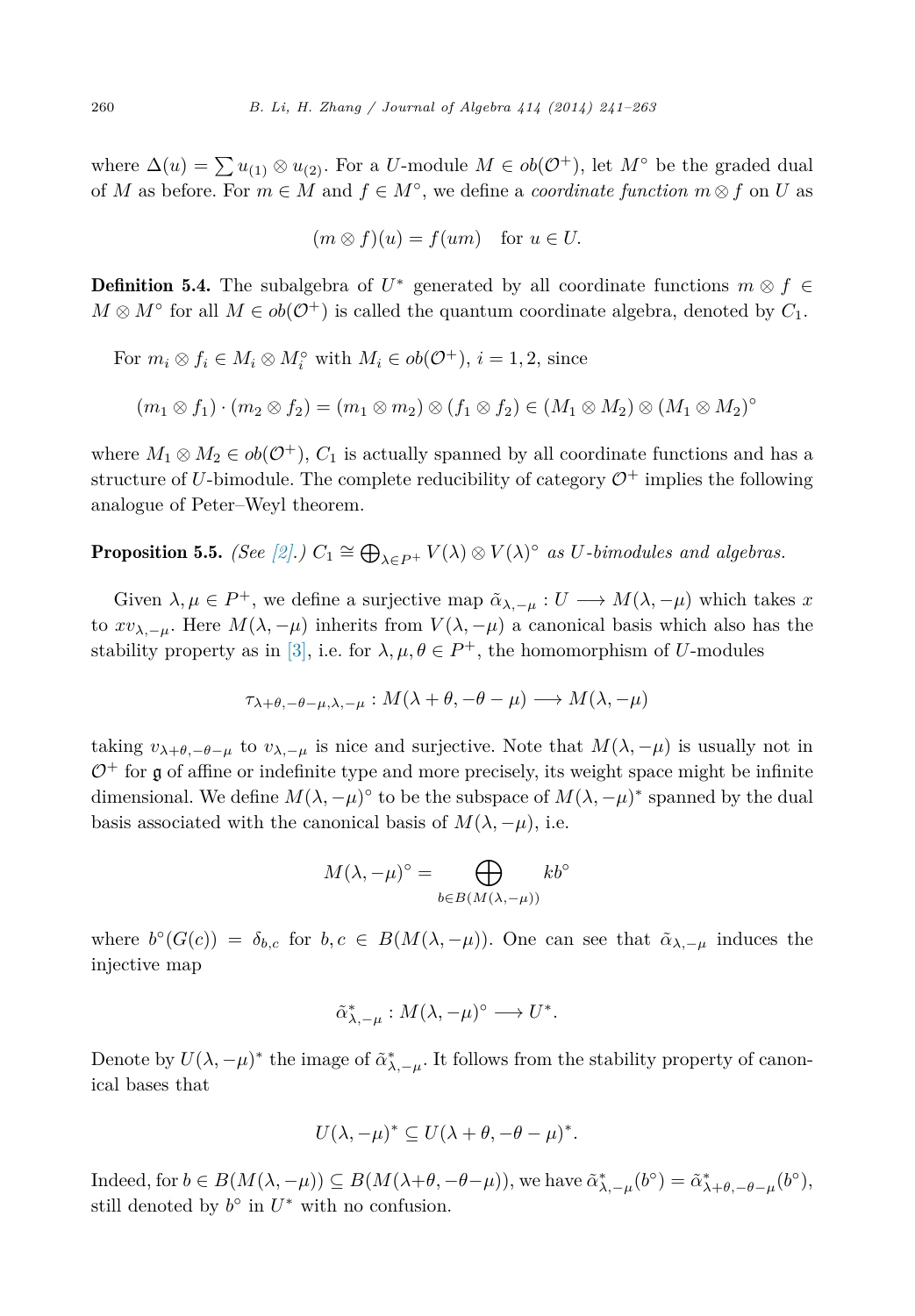<span id="page-20-0"></span>**Definition 5.6.**  $C_2$  is defined to be the subalgebra of  $U^*$  generated by  $U(\lambda, -\mu)^*$  for all  $λ, μ \in P^+$ .

Note that the above definition is a generalization of Lusztig's definition of quantum coordinate algebra for g of finite type [\[3\].](#page-22-0)

#### Lemma 5.7.

- $(i)$   $\tau : V(\lambda, -\mu) \longrightarrow V(\lambda_1, -\mu_1) \otimes V(\lambda_2, -\mu_2)$  *induces* a *homomorphism* of *U* or  $\mathfrak{U}\text{-}modules\ \bar{\tau}: M(\lambda, -\mu) \longrightarrow M(\lambda_1, -\mu_1) \otimes M(\lambda_2, -\mu_2).$
- (*ii*) Let  $\bar{\tau}^*$  be the map  $\bar{\tau}^*$ :  $(M(\lambda_1, -\mu_1) \otimes M(\lambda_2, -\mu_2))^* \longrightarrow M(\lambda, -\mu)^*$  defined by  $\bar{\tau}^*(f)(m) = f(\bar{\tau}(m))$  for  $f \in (M(\lambda_1, -\mu_1) \otimes M(\lambda_2, -\mu_2))^*$ ,  $m \in M(\lambda, -\mu)$ . Then  $\overline{\tau}^*(M(\lambda_1, -\mu_1)^\circ \otimes M(\lambda_2, -\mu_2)^\circ) \subseteq M(\lambda, -\mu)^\circ$ .

**Proof.** Let  $\pi$  be the canonical *U*-module homomorphism  $\pi : V(\lambda_1, -\mu_1) \otimes V(\lambda_2, -\mu_2) \longrightarrow$  $M(\lambda_1, -\mu_1) \otimes M(\lambda_2, -\mu_2)$ . Thus we have the composed *U*-module homomorphism  $\pi \tau$ :  $V(\lambda, -\mu) \longrightarrow M(\lambda_1, -\mu_1) \otimes M(\lambda_2, -\mu_2)$ . Both  $M(\lambda_1, -\mu_1)$  and  $M(\lambda_2, -\mu_2)$  have nice filtration as in  $(4.1)$ ,

$$
M(\lambda_i, -\mu_i) = M_{i,0} \supseteq M_{i,1} \supseteq \cdots \supseteq M_{i,l} \supseteq \cdots \tag{5.2(i)}
$$

where  $i = 1, 2$ . For any  $s, t \geq 0$ , we define  $(\pi \tau)_{s,t}$  to be the composition of  $\pi \tau$  with the canonical map

$$
\eta_{s,t}: M(\lambda_1,-\mu_1)\otimes M(\lambda_2,-\mu_2)\longrightarrow \big(M(\lambda_1,-\mu_1)/M_{1,s}\big)\otimes \big(M(\lambda_2,-\mu_2)/M_{2,t}\big),
$$

i.e.  $(\pi \tau)_{s,t} : V(\lambda, -\mu) \longrightarrow (M(\lambda_1, -\mu_1)/M_{1,s}) \otimes (M(\lambda_2, -\mu_2)/M_{2,t})$  where the right side is in  $\mathcal{O}^+$ . Thus for any  $b \in B'(\lambda, -\mu)$ ,  $(\pi \tau)_{s,t}(G(b)) = 0$ . It implies  $(\pi \tau)(G(b)) \in$  $M_{1,s} \otimes M(\lambda_2, -\mu_2) + M(\lambda_1, -\mu_1) \otimes M_{2,t}$  for any  $s, t \geq 0$ . Hence

$$
(\pi\tau)(G(b))\in \bigcap_{s,t\geqslant 0} (M_{1,s}\otimes M(\lambda_2,-\mu_2)+M(\lambda_1,-\mu_1)\otimes M_{2,t})=0.
$$

It follows that  $\pi \tau$  factors through  $\bar{\tau}$  :  $M(\lambda, -\mu) \longrightarrow M(\lambda_1, -\mu_1) \otimes M(\lambda_2, -\mu_2)$  which proves (*i*). To prove (*ii*), we only show that  $\bar{\tau}^*(b_1^{\circ} \otimes b_2^{\circ}) \subseteq M(\lambda, -\mu)^{\circ}$  for any  $b_i \in$  $B(M(\lambda_i, -\mu_i))$ ,  $i = 1, 2$ . Assume that  $\bar{\tau}^*(b_1^{\circ} \otimes b_2^{\circ})$  $(G(b)) \neq 0$  for some  $b \in B(M(\lambda, -\mu))$ , that is,  $(b_1^{\circ} \otimes b_2^{\circ}) (\bar{\tau}G(b)) \neq 0$ . Then it implies that  $\tilde{m}_b^{b_1,b_2} \neq 0$ . We know from [Theorem 5.3](#page-18-0) that there are only finitely many such  $G(b)$ . Hence  $\bar{\tau}^*(b_1^{\circ} \otimes b_2^{\circ}) \subseteq M(\lambda, -\mu)^{\circ}$ .  $\Box$ 

As a consequence, we have the following corollary.

#### Corollary 5.8.

- $(i) U(\lambda_1, -\mu_1)^* \cdot U(\lambda_2, -\mu_2)^* \subseteq U(\lambda_1 + \lambda_2, -\mu_1 \mu_2)^*.$
- (*ii*)  $C_2 = \sum_{\lambda,\mu \in P^+} U(\lambda, -\mu)^*$  *and*  $\{b^\circ \mid b \in \mathfrak{B}\}\$  *forms a basis of*  $C_2$ *.*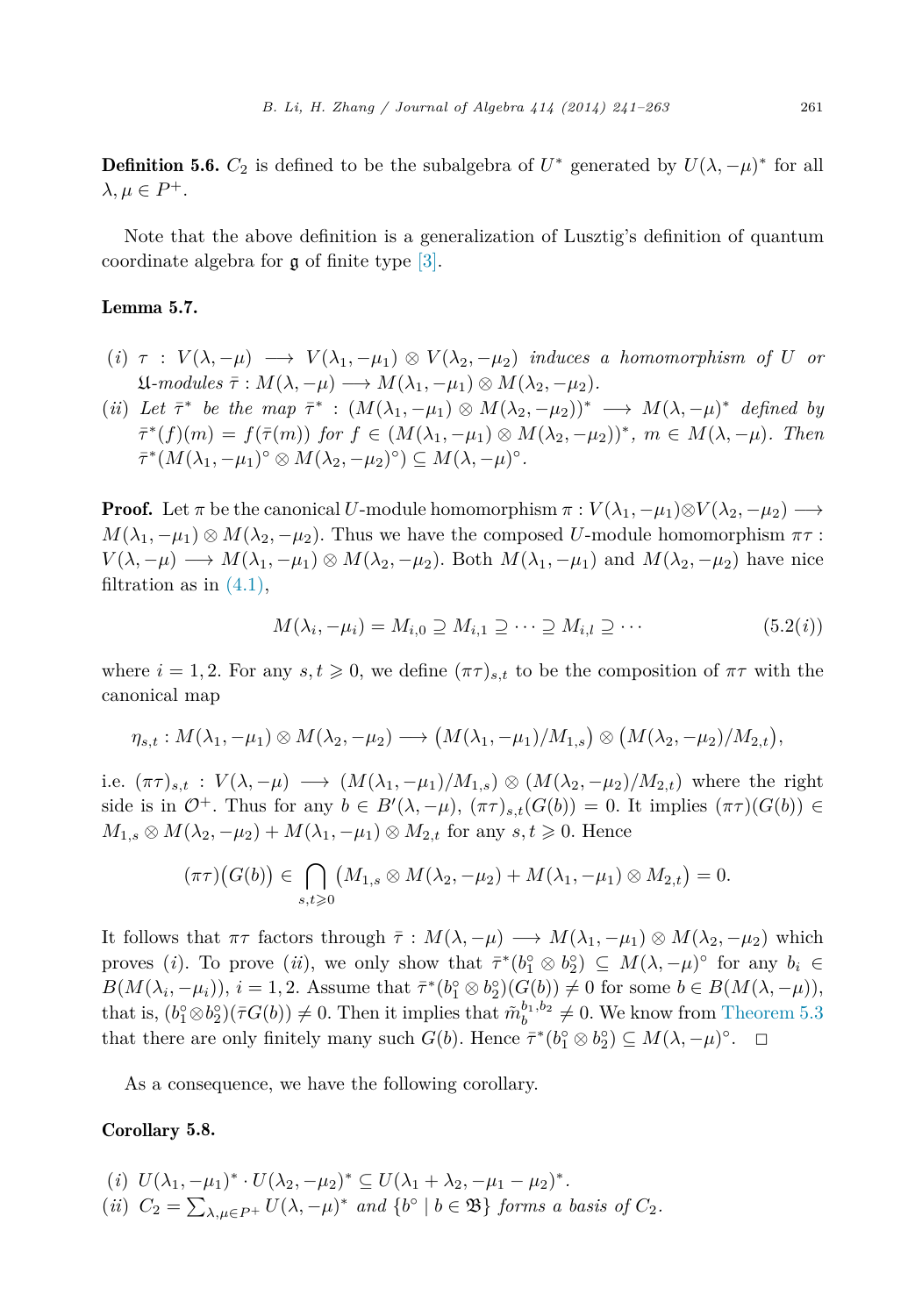#### <span id="page-21-0"></span>*5.3. Equivalence of definitions*

For  $x, y \in U$ ,  $f \in \mathfrak{U}^{\circ}$ , we define  $x \cdot f \cdot y \in \mathfrak{U}^*$  to satisfy that

$$
(x \cdot f \cdot y)(u) = f(yux)
$$

for any  $u \in \mathfrak{U}$ . Suppose that  $x \in U_{\xi_1}, y \in U_{\xi_2}$  and  $f = b^*$  such that  $G(b) \in \mathfrak{U}_{[n]}$  is in the image of  $Ua_{\lambda}$  with weight *μ*. For  $u = G(b') \in \mathfrak{U}$ , it can be seen from the weight that  $(x \cdot f \cdot y)(u) \neq 0$  implies *u* is in the image of  $Ua_{\lambda+\xi_1}$  with weight  $\mu-\xi_1-\xi_2$ . Also we have, by [Corollary 4.4,](#page-13-0) that  $u \in \bigoplus_{\theta \leq \eta} \mathfrak{U}_{\left[\theta\right]}$  if  $(x \cdot f \cdot y)(u) \neq 0$ . It follows as in the proof of [Theorem 5.3](#page-18-0) that  $x \cdot f \cdot y$  acts as zero for all but finitely many  $G(b') \in \mathfrak{U}$ . Hence  $x \cdot f \cdot y \in \mathfrak{U}^\circ$  and one can view  $\mathfrak{U}^\circ$  as a *U*-bimodule or similarly as a  $\tilde{U}$  or  $\mathfrak{U}$ -bimodule. Fixing a left weight  $\mu$ , that is, taking  $x = a_{\mu} \in \tilde{U}$ , we can see from [Proposition 2.3](#page-5-0) that the right  $\hat{U}$ -submodule  $a_\mu \mathfrak{U}^\circ$  of  $\mathfrak{U}^\circ$  corresponds to a crystal which consists of dim  $V(\lambda)_\mu$ copies of  $B(\lambda)^\circ$  associated with irreducible integrable highest weight right  $\tilde{U}$ -module *V*( $\lambda$ )<sup>°</sup> for all  $\lambda \in P^+$ . Obviously the same happens to  $C_1$  when applying  $a_\mu$  to the left side.

On the other hand, it is easy to see that the structure constants of the multiplication in  $C_2$  with respect to the basis  $\{b^\circ \mid b \in \mathfrak{B}\}\$  are exactly the same as those in  $\mathfrak{U}^\circ$  since both multiplications are defined through the comultiplication in *U*. Thus  $\mathfrak{U}^{\circ}$  and  $C_2$ are isomorphic as algebras. All the facts stated above lead us to a belief that the three definitions of the quantum coordinate algebra are equivalent.

### **Theorem 5.9.**  $\mathfrak{U}^{\circ} \cong C_1 \cong C_2$  *as algebras.*

**Proof.** We only show  $C_1 \cong C_2$ . Given  $f \in U(\lambda, -\mu)^* \subseteq C_2$  with  $\lambda, \mu \in P^+$ , there is a  $g \in M(\lambda, -\mu)^\circ$  such that  $f(x) = g(xv_{\lambda, -\mu})$  for all  $x \in U$ . Since *g* acts as zero for all but finitely many canonical base elements of  $M(\lambda, -\mu)$ ,  $g(M_s) = 0$  for some  $s \geq 0$  where  $M_s$ is in the filtration [\(4.1\).](#page-11-0) Hence *g* induces the linear map  $\bar{g}: M(\lambda, -\mu)/M_s \longrightarrow k$  where  $M(\lambda, -\mu)/M_s$ , denoted by *M*, is an object in  $\mathcal{O}^+$ . Clearly  $\bar{g} \in M^\circ$  and we have

$$
f(x) = g(xv_{\lambda,-\mu}) = \bar{g}(x(v_{\lambda,-\mu} + M_s)) = ((v_{\lambda,-\mu} + M_s) \otimes \bar{g})(x).
$$

We denote  $v_{\lambda,-\mu} + M_s \in M$  by *m*. Thus  $f = m \otimes \overline{g} \in M \otimes M^{\circ}$  which implies that *f* ∈ *C*<sub>1</sub>. Conversely, assume that  $f = m \otimes g \in M \otimes M^{\circ} \subseteq C_1$  for some  $M \in \mathcal{O}^+$  and  $m \in M_{\xi}$ . There exist  $\lambda, \mu \in P^+$  with  $\lambda - \mu = \xi$  such that  $\phi : M(\lambda, -\mu) \longrightarrow M$  which takes  $xv_{\lambda,-\mu}$  to  $xm$  for  $x \in U$  is a well-defined *U*-module homomorphism. Note that  $\phi$ induces an injective map

$$
\phi^* : (\operatorname{Im} \phi)^* \longrightarrow M(\lambda, -\mu)^*.
$$

As above we have  $\phi(M_s) = 0$  for some  $s \geq 0$  where  $M_s$  is in the filtration [\(4.1\)](#page-11-0) and  $\phi$ factors through a surjective *U*-module homomorphism  $\bar{\phi}: M(\lambda, -\mu)/M_s \longrightarrow \text{Im } \phi$  which induces